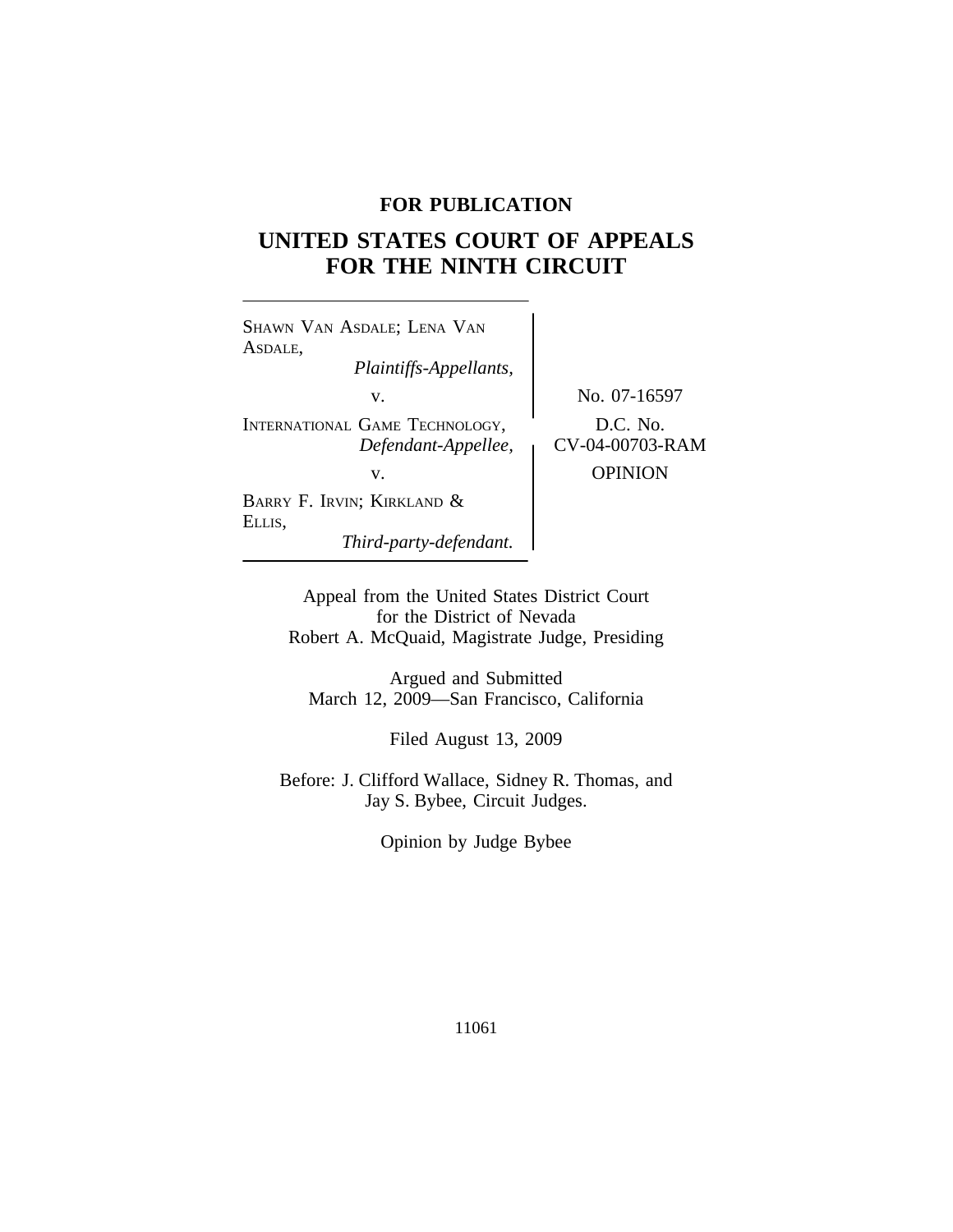## **COUNSEL**

Margo Piscevich (argued), Mark J. Lenz, Piscevich & Fenner, Reno, Nevada, for the plaintiffs-appellants.

Richard G. Campbell Jr. (argued), Lance P. Maiss, Armstrong Teasdale LLP, Reno, Nevada, Gordon E. Krischer, Nathaniel L. Dilger, Mark W. Robertson, O'Melveny & Myers LLP, Los Angeles, California, for the defendant-appellee.

## **OPINION**

BYBEE, Circuit Judge:

This case presents our first opportunity to examine the substantive requirements necessary to establish a claim under the whistleblower-protection provisions of the Sarbanes-Oxley Act, 18 U.S.C. § 1514A. Plaintiffs Shawn and Lena Van Asdale appeal from the district court's summary judgment in favor of their former employer, International Game Technology ("IGT"), on their claim of retaliatory discharge in violation of § 1514A, as well as the district court's dismissal of their factually-related Nevada state-law claims. We conclude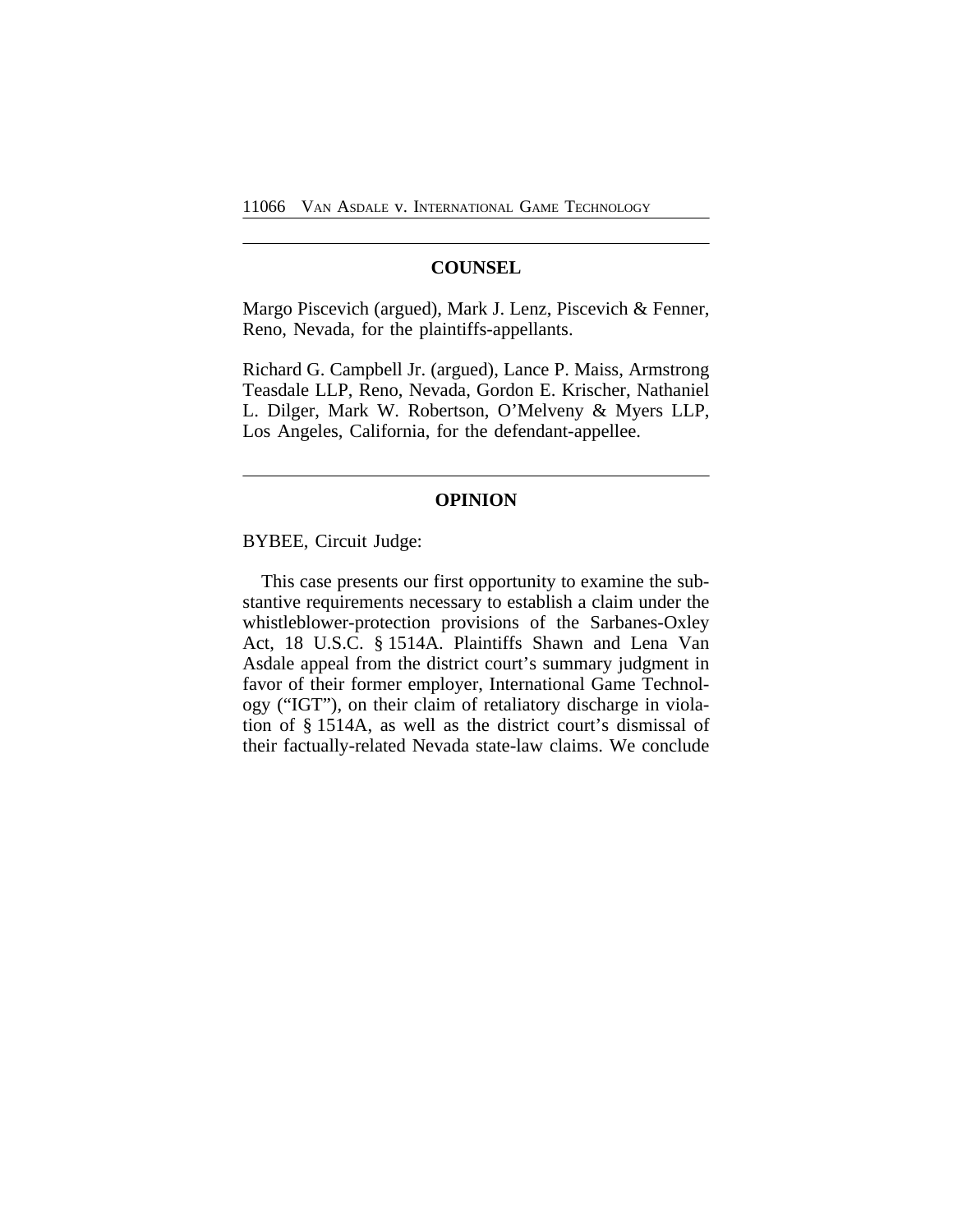that the Van Asdales raised a genuine issue of material fact regarding the cause of their terminations and that summary judgment should not have been granted. We reverse the district court's summary judgment in favor of IGT on the Van Asdales' Sarbanes-Oxley claim and vacate the dismissal of their state-law claims.

## I. FACTS AND PROCEEDINGS BELOW

IGT is a publicly-traded, Nevada-based company specializing in computerized gaming machines and similar products. The company hired Shawn and Lena**<sup>1</sup>** in January 2001 to work as in-house intellectual property ("IP") attorneys in Nevada. Both had previously worked for law firms in Chicago. During all periods relevant to this suit, neither plaintiff was admitted to practice law in any state other than Illinois.

Both Shawn and Lena were initially hired for the position of Associate General Counsel. In September 2002, Shawn was promoted to Director of Strategic Development, a position in which he was generally responsible for overseeing IGT's IP litigation. Similarly, Lena was promoted in the Spring of 2003 to Director of IP Procurement, and was responsible for the transactional side of IGT's IP division, which included managing IGT's patents, trademarks, and copyrights. After their promotions, both Shawn and Lena reported directly to IGT's General Counsel. When Shawn and Lena began their employment with IGT, that position was held by Sara Beth Brown; Brown was replaced by David Johnson in November 2003.

In 2001, IGT began merger negotiations with Anchor Gaming ("Anchor"). The gist of this lawsuit is that the Van Asdales contend they were terminated for reporting possible shareholder fraud in connection with that merger. We provide

**<sup>1</sup>**We will refer to each individual plaintiff by their first name, but the plaintiffs collectively as the Van Asdales.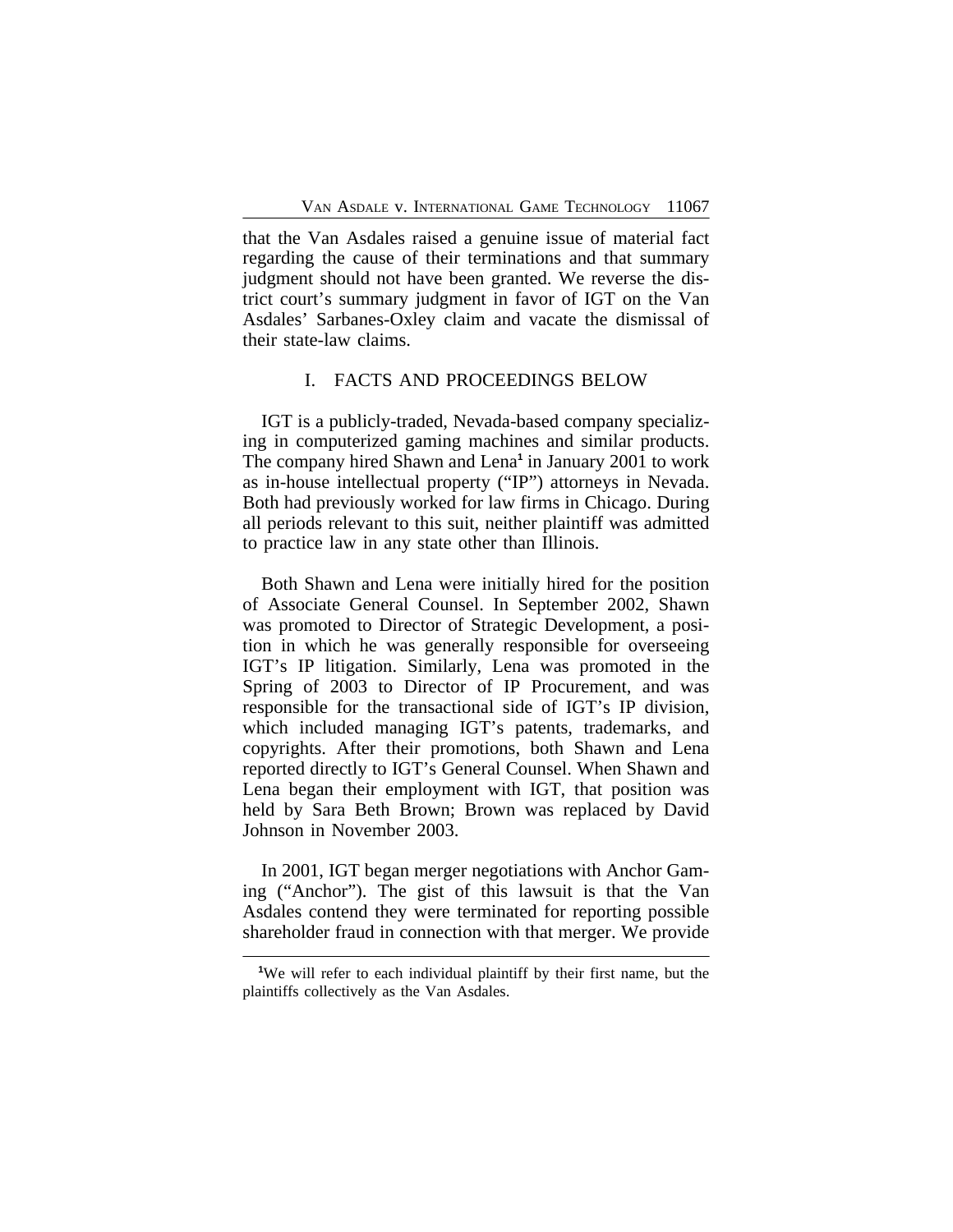some general facts surrounding the merger as background. We emphasize that our discussion of *possible* fraud is based on concerns the Van Asdales held and that they allegedly shared with their supervisors; our account should not be taken as proof of any actual fraud. Indeed, the success, or failure, of the Van Asdales' lawsuit does not depend on their ability to show any actual fraud, only that they reasonably believed that fraud had occurred. *See* Part II.B.1.a *infra*.

In September 2001, prior to Anchor's merger with IGT, Bally Gaming ("Bally"), one of Anchor's competitors, began advertising a new "Monte Carlo" slot machine featuring a "bonus wheel." Two high-level Anchor employees, Mark Hettinger, the head of Anchor's IP Department, and T.J. Matthews, Anchor's CEO, asserted that the Monte Carlo machine infringed on a particular patent owned by Anchor known as the "wheel" patent. Bally argued, however, that the wheel patent was invalidated by prior art, specifically, Bally's vintage 1970's Monte Carlo machine. By all accounts the wheel patent was a very valuable part of Anchor's holdings.

According to Shawn, as part of his department's due diligence in connection with the proposed IGT-Anchor merger, he investigated this dispute by arranging to purchase a vintage Monte Carlo machine in Chicago and sending it to IGT's outside patent litigation counsel so that counsel could assess the impact of the machine on Anchor's patent. Shawn subsequently met with outside counsel to discuss the possibility that the wheel patent could be redrafted. After IGT's inner circle had discussed the issue, the company decided to go forward with the merger, a decision in which Shawn evidently concurred.

In August 2003, well after Anchor and IGT had merged, the U.S. Patent and Trademark Office issued IGT a new patent. In anticipation of pending litigation against Bally, IGT's outside litigation counsel Barry Irwin contacted Hettinger to discuss defenses to patent infringement claims Bally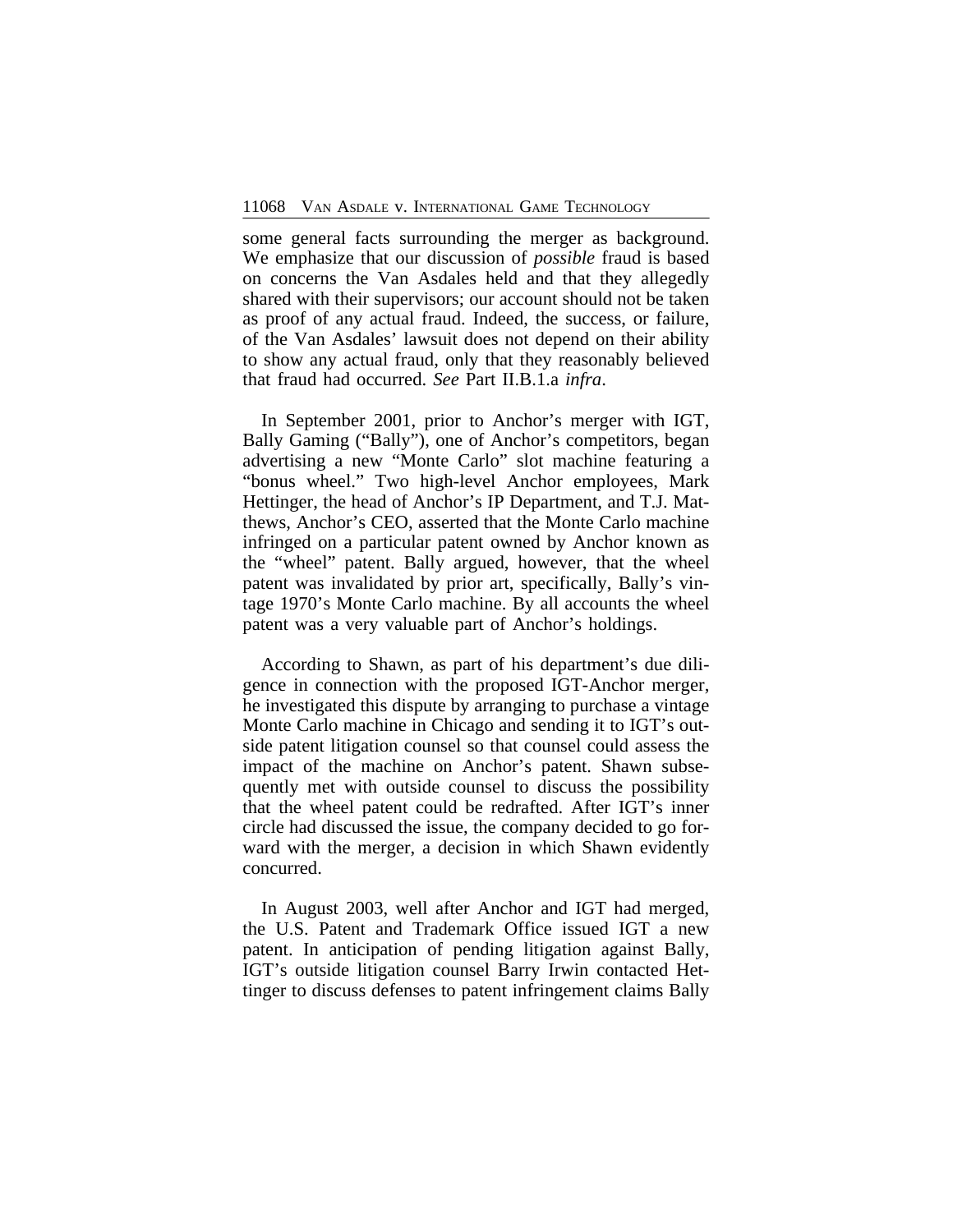had previously raised. Hettinger responded that Bally had sent written materials outlining such defenses to Joe Walkowski, Anchor's patent prosecution counsel prior to that company's merger with IGT. Irwin contacted Walkowski, who found the written materials, including an "Australian Flyer"—which described an Australian version of the Monte Carlo machine —and emailed them to Irwin and Lena. Shawn reviewed the materials and he and Irwin subsequently agreed that the Australian Flyer had the effect of invalidating the 2003 patent and undermining IGT's claims against Bally. Potentially, if Anchor's wheel patent was invalid, the benefits of the merger may have been overvalued.

Shawn spoke with Brown, IGT's General Counsel at the time. He informed her of his view that litigation against Bally could not go forward. Surprised by this news, Brown called IGT's merger counsel to see if the Australian Flyer had been included in the due diligence files provided to IGT prior to the merger. In a follow-up meeting, Shawn expressed concern that the Australian Flyer had not been disclosed to IGT prior to the merger; Brown told him that the matter warranted investigation and promised to look into it. Around the same time, Shawn also brought the issue to the attention of Rich Pennington, IGT's Vice President of Product Development.

In the meantime, management had changed at IGT after the merger with Anchor. Matthews was named CEO, and he asked Johnson to replace Brown as IGT's General Counsel. Johnson had previously served as General Counsel at Anchor during the months surrounding Anchor's merger with IGT.

Shawn and Lena both met with Johnson on November 24. The parties sharply dispute what occurred during this meeting. Shawn, Lena, and Johnson all agree that Shawn and Lena raised the subject of the Australian Flyer and its impact on the August 2003 patent. According to Johnson, however, the three only discussed the topic to address the possibility that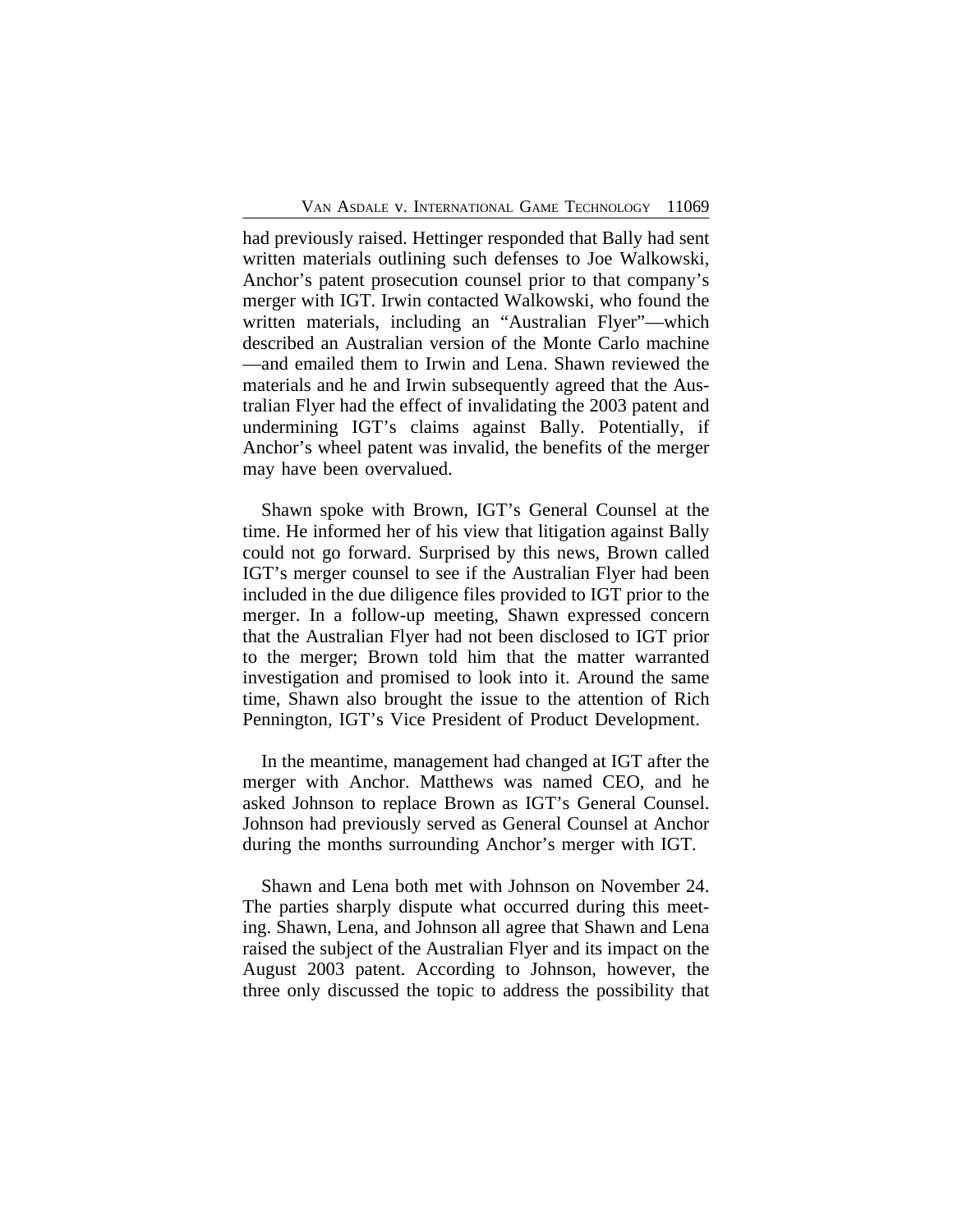Bally would assert a defense of fraud on the Patent Office in pending litigation against IGT.**<sup>2</sup>**

Within a few months of this meeting, both Shawn and Lena were terminated. According to Johnson, he decided sometime around Thanksgiving of that year—just three days after his meeting with Shawn and Lena—that he did not believe Shawn should continue in his current position. Johnson planned to deliver this news to Shawn around that time but he was unable to schedule a meeting—initially because Shawn was on a business trip overseas and later because Shawn contracted cancer. Upon Shawn's return to IGT in January 2004, Johnson told him that he and other IGT executives felt that he should be removed from his position. Although Johnson evidently expressed some hope in January that Shawn could continue at the company in a different capacity, Shawn was formally terminated on February 11.

Johnson testified that at the time he terminated Shawn he had no similar plans to end Lena's employment. However, Johnson claimed that, within weeks of Shawn's termination, he received complaints from the Engineering Department that Lena's demeanor "had become very odd" and "that she had

<sup>&</sup>lt;sup>2</sup>As we discuss in Part II.B.1, this factual dispute is complicated by the manner in which this issue was litigated in the district court. After Shawn, Lena, and Johnson completed their deposition testimony in this case, IGT filed a motion for summary judgment. It construed Shawn and Lena's deposition testimony as alleging only that they informed Johnson of a possible fraud on the Patent Office, and asserted that this type of disclosure was not protected conduct under § 1514A. Shawn then submitted a sworn declaration in which he stated that he had "consistently told [his] supervisors of two possible frauds, the first a general fraud on IGT (including [Shawn] and other IGT shareholders) arising out of the omissions by Anchor during due diligence affecting the value of its Wheel patents, and the second, a specific fraud against the U.S. Patent Office arising out of the non-disclosure of what have been called the 'Trask-Britt documents.' " Shawn stated in his declaration that, in questioning him at the deposition, IGT's counsel had focused on only the second possible type of fraud, and that, had he been asked, he would have also testified about the first type.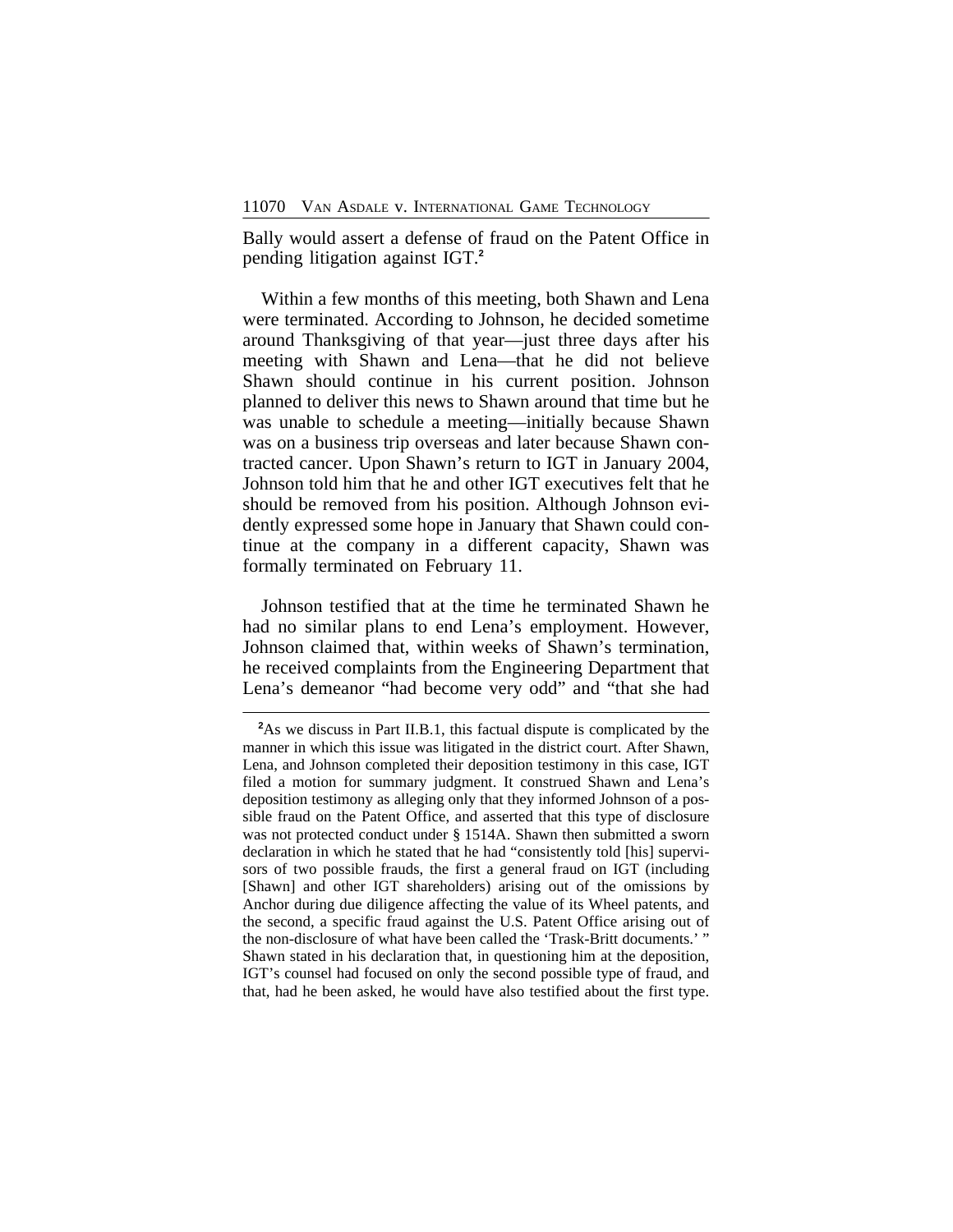become extremely difficult and extremely unfriendly." A different IGT employee also learned in early 2004 that Lena had twice requested access to allegedly sensitive information related to "Class 2" gaming. Johnson terminated Lena shortly thereafter.

On December 1, 2004, the Van Asdales brought the present action in the United States District Court for the District of Nevada. The complaint sought relief under the whistleblower protection provisions of Sarbanes-Oxley; both plaintiffs also brought state-law claims for tortious discharge and intentional interference with contractual relations. Lena brought a separate state-law claim for retaliation and Shawn brought a separate state-law claim for intentional infliction of emotional distress.

IGT moved for summary judgment on November 22, 2006. On June 13, 2007, the district court issued a published decision granting IGT's motion for summary judgment. *Van Asdale v. Int'l Game, Tech.*, 498 F. Supp. 2d 1321 (D. Nev. 2007). After the district court denied the Van Asdales' motion for reconsideration, the Van Asdales timely appealed to this court.

## II. ANALYSIS

We review the district court's grant of summary judgment de novo. *Evanston Ins. Co. v. OEA, Inc.*, 566 F.3d 915, 918 (9th Cir. 2009). In doing so, "[w]e must determine, viewing the evidence in the light most favorable to [the Van Asdales] . . . whether there are any genuine issues of material fact and whether the district court correctly applied the substantive law." *Olsen v. Idaho State Bd. of Med.*, 363 F.3d 916, 922 (9th Cir. 2004).

#### A. *Attorney-Client Privilege*

In addition to defending the district court's summary judgment on the Van Asdales' Sarbanes-Oxley claim, IGT argues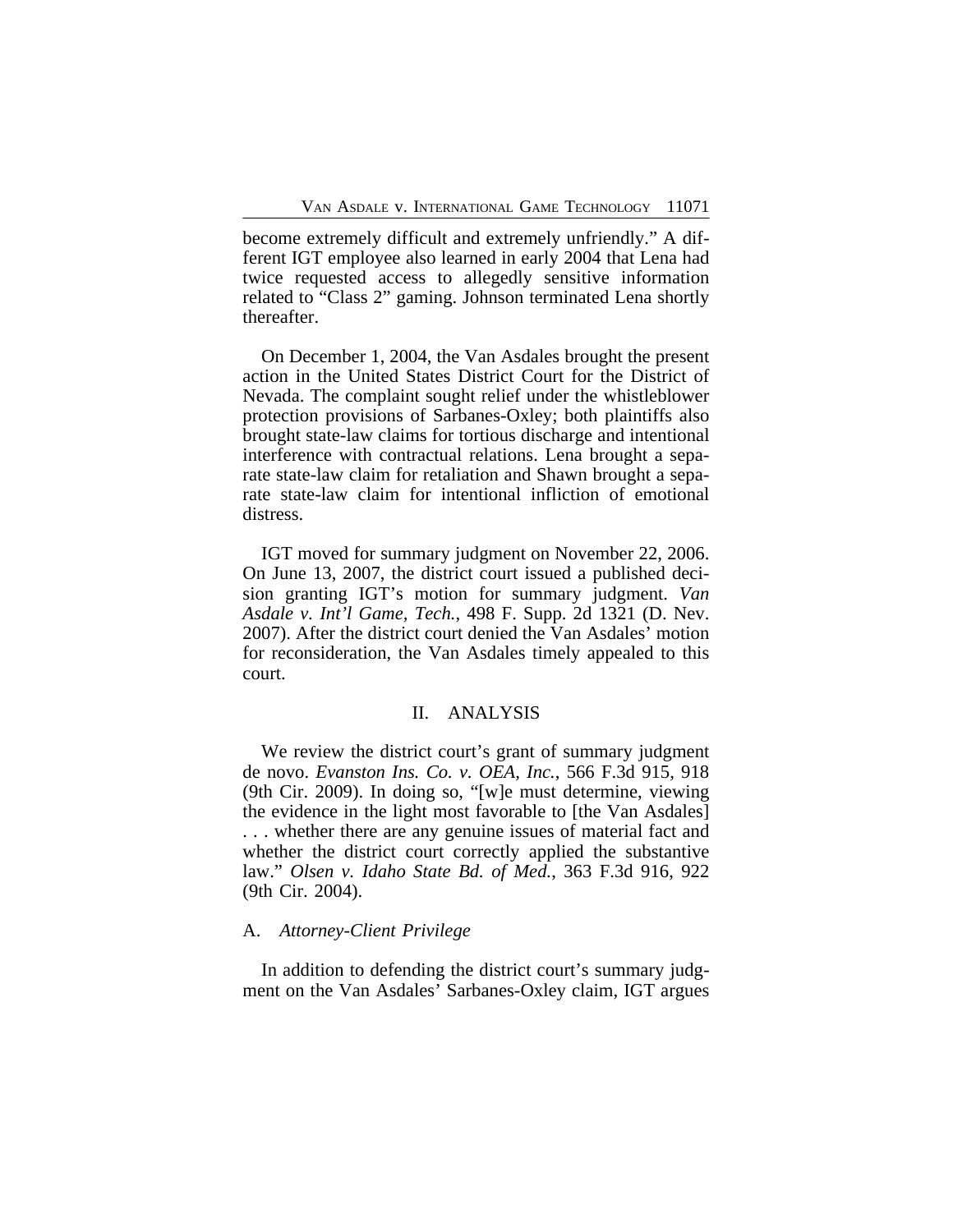that we should affirm the district court's judgment because (1) the Van Asdales are prohibited from maintaining the action under their ethical obligations as Illinois-licensed attorneys and (2) notwithstanding the particular requirements of Illinois law, we should not permit this case to go forward because the Van Asdales cannot establish their claim without using attorney-client privileged information. Although the district court rejected both of these arguments, "[w]e may affirm on any ground supported by the record, even if it differs from the district court's rationale." *S. Cal. Painters & Allied Trades, Dist. Council No. 36 v. Rodin & Co., Inc.*, 558 F.3d 1028, 1034 n.5 (9th Cir. 2009) (internal quotation marks omitted) (alteration in original). We address each argument in turn.

First, IGT argues that the Van Asdales, as Illinois-licensed attorneys, cannot maintain this action because to do so would violate state rules of professional conduct. *See* ILL. RULES OF PROF'L CONDUCT R.  $8.5(b)(2)(I)$  ("[I]f the lawyer is licensed to practice only in this jurisdiction, the rules to be applied shall be the rules of this jurisdiction.").

**[1]** IGT relies on *Balla v. Gambro, Inc.*, 584 N.E. 2d 104 (Ill. 1991), for support, but this case is distinguishable. In that case, the Illinois Supreme Court held that "in-house counsel do not have a claim under the tort of retaliatory discharge." *Id.* at 108. However, the court in Balla further explained that it "base[d its] decision as much on the nature and purpose of the tort of retaliatory discharge, as on the effect on the attorney-client relationship that extending the tort would have." *Id.* The court then offered a detailed analysis of the purposes served by the Illinois tort of retaliatory discharge.

**[2]** We have found no cases, and IGT cites none, where *Balla* has been applied to bar suits by in-house attorneys based on non-Illinois law. Indeed, it appears that federal courts in Illinois have uniformly declined to apply *Balla* to claims based on federal law. *See, e.g.*, *Stinneford v. Spiegel Inc.*, 845 F. Supp. 1243, 1246-47 (N.D. Ill. 1994) (holding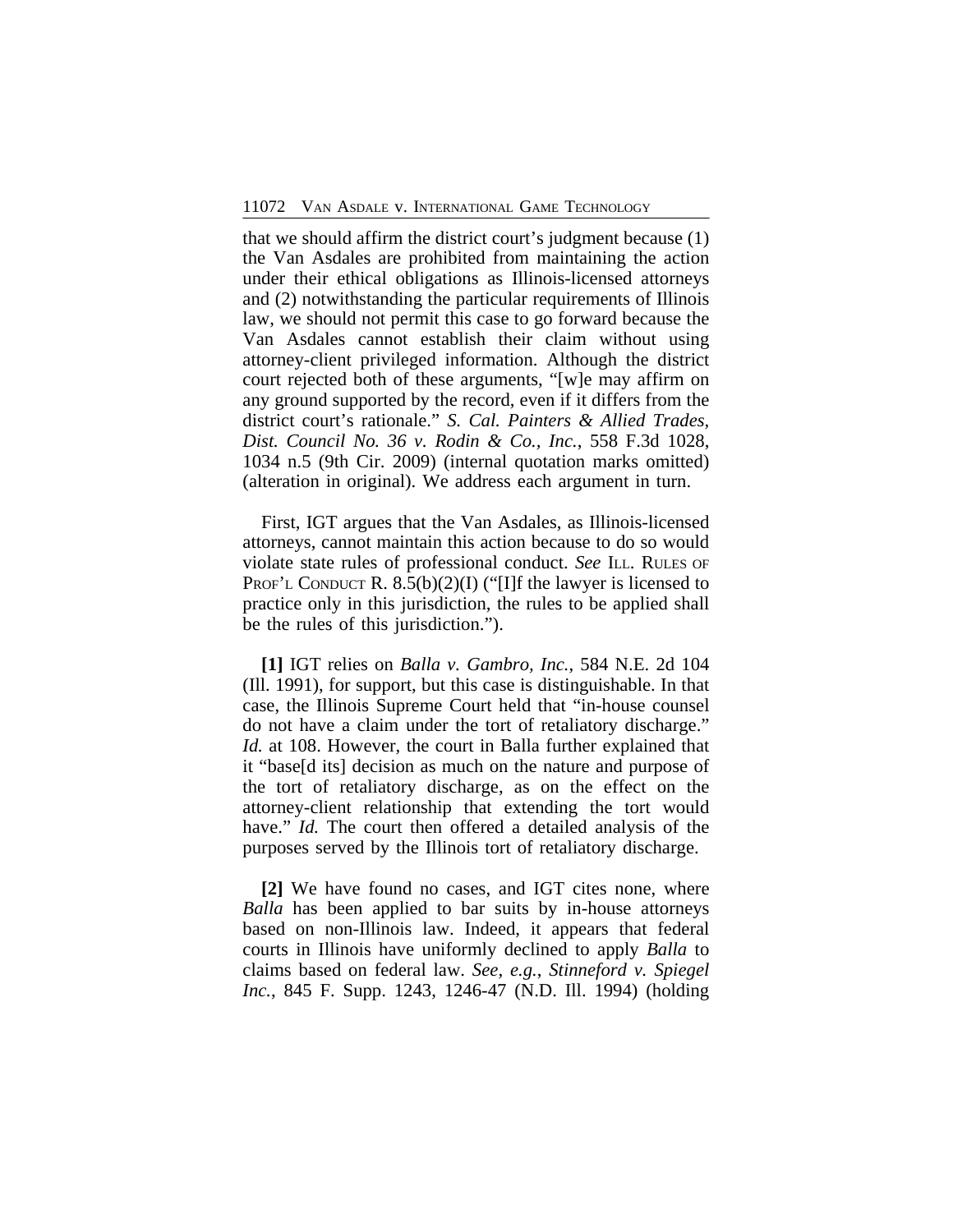that in-house counsel may bring suit under the Age Discrimination in Employment Act)*; Rand v. CF Indus., Inc.*, 797 F. Supp. 643, 645 (N.D. Ill. 1992) (same); *Hoskins v. Droke*, No. 94 C 5004, 1995 WL 318817, at \*3 (N.D. Ill. May 24, 1995) (holding that in-house counsel may pursue a retaliation claim under Title VII against his former employer). We thus reject this argument.

IGT next argues that, irrespective of the specific rules applicable to Illinois-licensed attorneys, the Van Asdales should not be permitted to maintain their Sarbanes-Oxley claim because doing so requires use of attorney-client privileged information. IGT reasons that the Van Asdales' only evidence of protected activity consists of a conversation the two had with Johnson regarding a pending litigation matter involving the company.

**[3]** There are few federal circuit court cases addressing the right of in-house counsel to use attorney-client privileged information in a retaliation suit. In *Willy v. Administrative Review Board*, 423 F.3d 483 (5th Cir. 2005), an in-house attorney brought suit against his former employer, alleging retaliation as a result of a report he had written; it was undisputed that the contents of the report were covered by the attorney-client privilege. *Id.* at 494 n.48. The Fifth Circuit allowed the suit to go forward, rejecting the notion "that the attorney-client privilege is a *per se* bar to retaliation claims under the federal whistleblower statutes, i.e., that the attorneyclient privilege mandates exclusion of all documents subject to the privilege." *Id.* at 500. However, *Willy* involved a claim before an administrative law judge and the Fifth Circuit expressly reserved the question of whether its holding would apply to "a suit involving a jury and public proceedings." *Id.* at 500-01.

Similarly, in *Kachmar v. SunGard Data Systems, Inc.*, 109 F.3d 173 (3d Cir. 1997), the Third Circuit held that a former in-house attorney could maintain a Title VII suit for retalia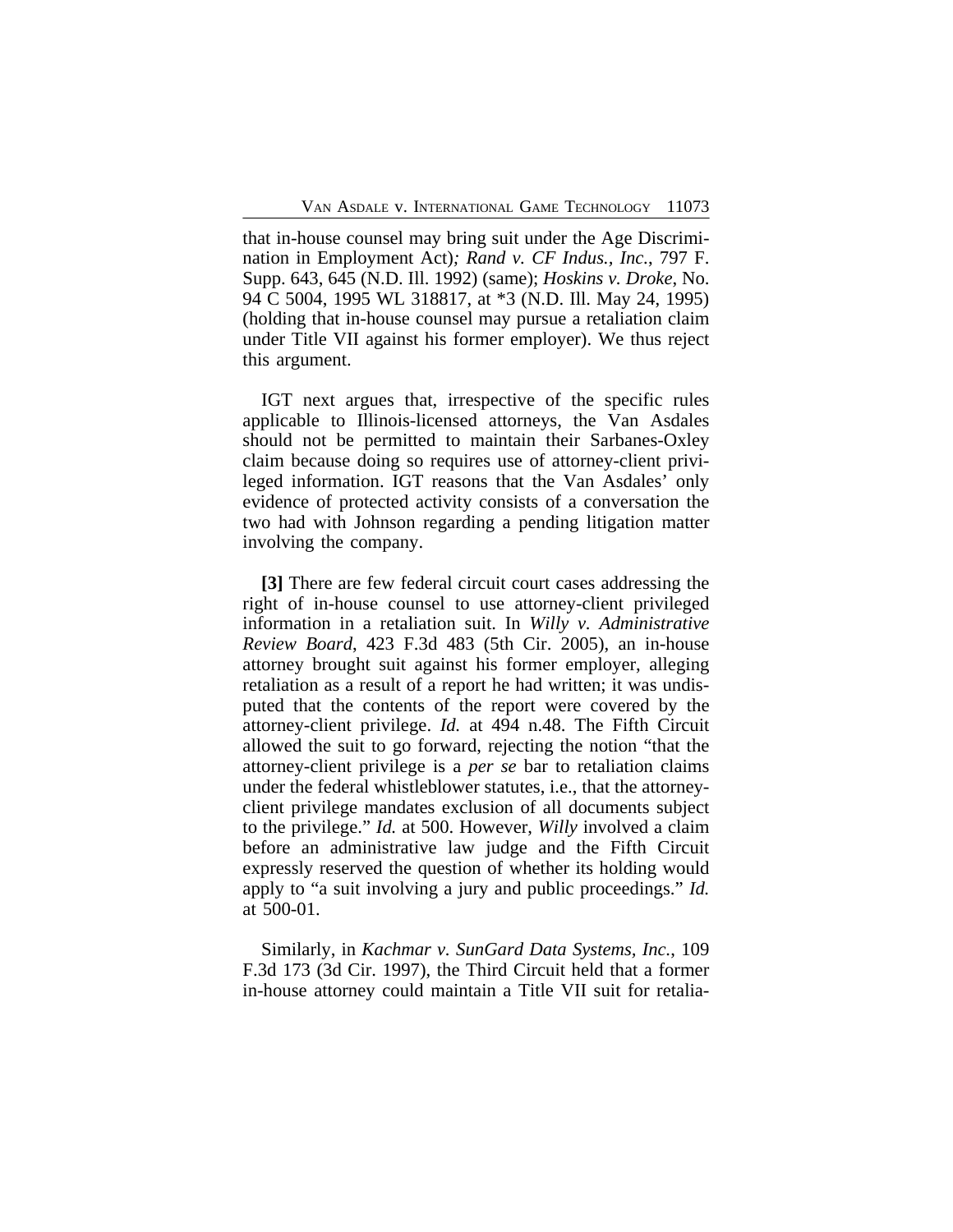tory discharge; the Third Circuit reasoned that "concerns about the disclosure of client confidences in suits by in-house counsel" did not alone warrant dismissal of the plaintiff 's action. *Id.* at 181. Rather, the Third Circuit suggested that a district court should "balanc[e] the needed protection of sensitive information with the in-house counsel's right to maintain the suit," while considering any protective measures that might be taken at trial to safeguard confidential information. *Id.* at 182.

**[4]** Although neither case is precisely on point, we agree with the careful analysis of the Third and Fifth Circuits and hold that confidentiality concerns alone do not warrant dismissal of the Van Asdales' claims. As a threshold matter, it is not at all clear to us to what extent this lawsuit actually requires disclosure of IGT's confidential information. Shawn and Lena allege that they raised claims of shareholder fraud at their November 24, 2003 meeting with Johnson and that they were terminated in retaliation for these allegations. There is no reason why the district court cannot limit any testimony regarding this meeting to these alleged disclosures, while avoiding testimony regarding any litigation-related discussions that also took place. To the extent this suit might nonetheless implicate confidentially-related concerns, we agree with the Third Circuit that the appropriate remedy is for the district court to use the many "equitable measures at its disposal" to minimize the possibility of harmful disclosures, not to dismiss the suit altogether. *Id.* at 182.

We also note that the text and structure of the Sarbanes-Oxley Act further counsel against IGT's argument. Section 1514A(b) expressly authorizes any "person" alleging discrimination based on protected conduct to file a complaint with the Secretary of Labor and, thereafter, to bring suit in an appropriate district court. Nothing in this section indicates that inhouse attorneys are not also protected from retaliation under this section, even though Congress plainly considered the role attorneys might play in reporting possible securities fraud.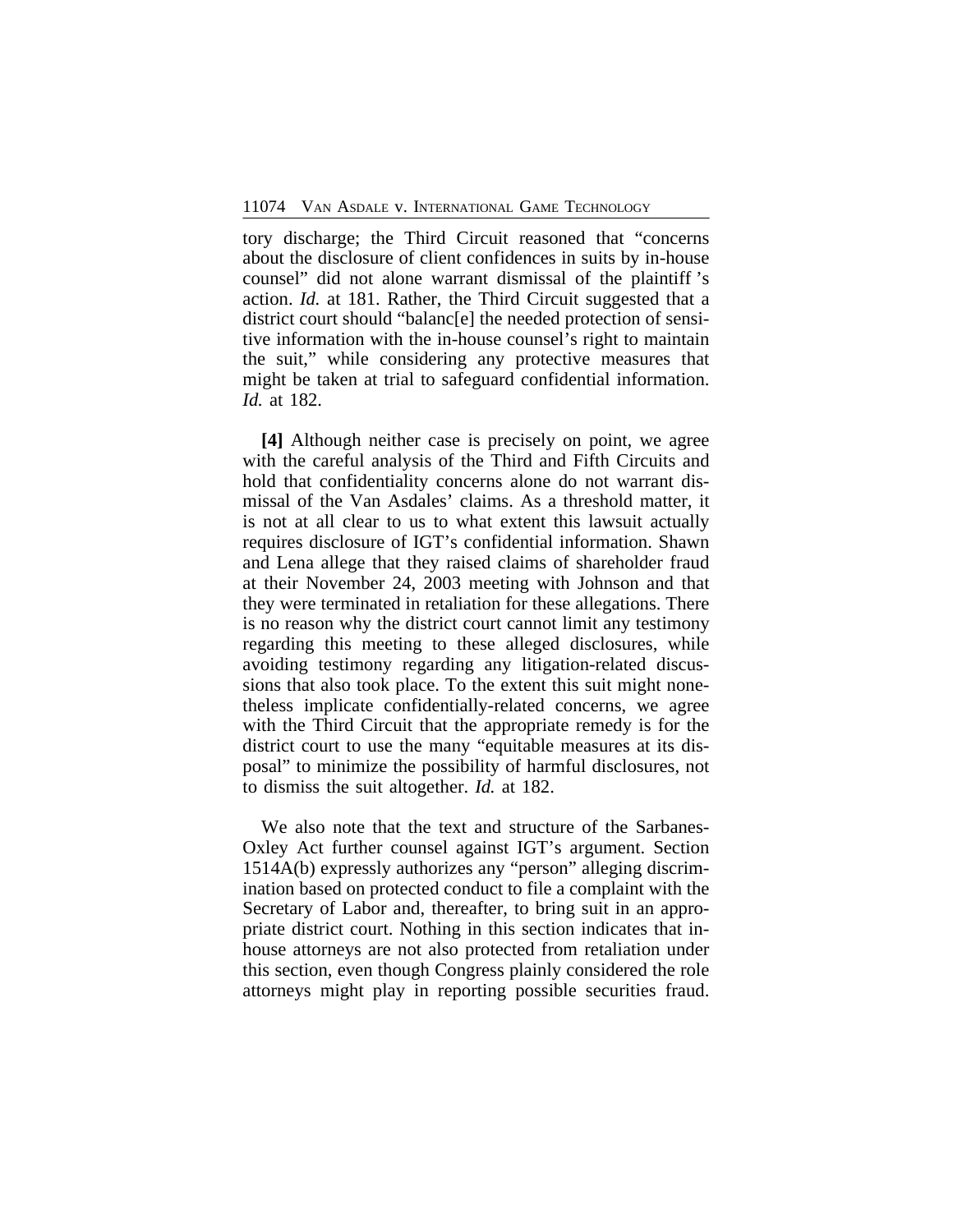*See, e.g.*, 15 U.S.C. § 7245. We thus agree with the district court that dismissal of the Van Asdales' claims on grounds of attorney-client privilege is unwarranted.

#### B. *Sarbanes-Oxley Act*

We now address whether the district court correctly granted IGT summary judgment on the Van Asdales' Sarbanes-Oxley claim. We observe at the outset that there are no published cases in this circuit setting forth the substantive elements of a Sarbanes-Oxley claim. The text of the statute and regulations promulgated by the Department of Labor, however, set forth the general framework governing such actions.

**[5]** Section 1514A(a)(1) of Title 18 prohibits employers of publicly-traded companies from "discriminat[ing] against an employee in the terms and conditions of employment" for "provid[ing] information . . . regarding any conduct which the employee reasonably believes constitutes a violation of section 1341 [mail fraud], 1343 [wire fraud], 1344 [bank fraud], or 1348 [securities fraud], any rule or regulation of the Securities and Exchange Commission, or any provision of Federal law relating to fraud against shareholders."

**[6]** Section 1514A(b)(2) further specifies that § 1514A claims are governed by the procedures applicable to whistleblower claims brought under 49 U.S.C. § 42121(b). Section 42121(b)(2)(B), in turn, sets forth a burden-shifting procedure by which a plaintiff is first required to make out a prima facie case of retaliatory discrimination; if the plaintiff meets this burden, the employer assumes the burden of demonstrating by clear and convincing evidence that it would have taken the same adverse employment action in the absence of the plaintiff 's protected activity. We first address whether the Van Asdales have made out a prima facie showing of retaliatory discrimination.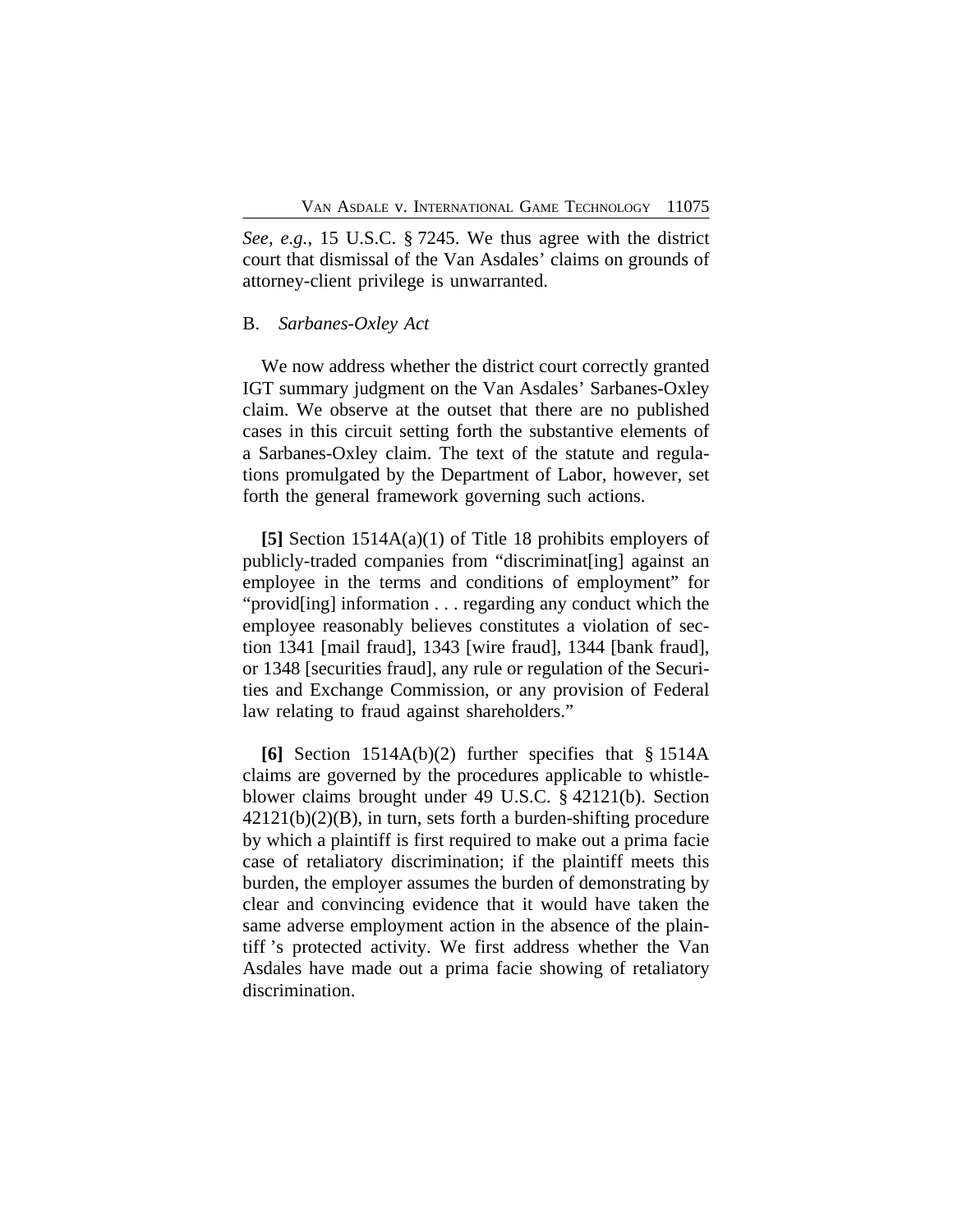#### 1. Prima Facie Case

**[7]** Regulations promulgated by the Department of Labor set forth four required elements of a prima facie case under § 1514A: (a) "[t]he employee engaged in a protected activity or conduct"; (b) "[t]he named person knew or suspected, actually or constructively, that the employee engaged in the protected activity"; (c) "[t]he employee suffered an unfavorable personnel action"; and (d) "[t]he circumstances were sufficient to raise the inference that the protected activity was a contributing factor in the unfavorable action." 29 C.F.R.  $§$  1980.104(b)(1)(i)-(iv). We address each element in turn.

#### a. Protected Activity

**[8]** In *Platone v. FLYi, Inc.*, 25 IER Cases 278, 287 (Dep't of Labor Sept. 19, 2006), the Administrative Review Board of the Department of Labor ("ARB") held that, to constitute protected activity under Sarbanes-Oxley, an "employee's communications must 'definitively and specifically' relate to [one] of the listed categories of fraud or securities violations under 18 U.S.C. $[ \ ]$  § 1514A(a)(1)." The three circuits that have addressed the issue have all agreed with the ARB's interpretation, *see Day v. Staples, Inc.*, 555 F.3d 42, 55 (1st Cir. 2009) ("The employee must show that his communications to the employer specifically related to one of the laws listed in § 1514A."); *Welch v. Chao*, 536 F.3d 269, 275 (4th Cir. 2008) ("[A]n employee must show that his communications to his employer definitively and specifically relate to one of the laws listed in § 1514A.") (internal alteration and quotation marks omitted); *Allen v. Admin. Review Bd.*, 514 F.3d 468, 476 (5th Cir. 2008) ("We agree with the ARB's legal conclusion that an employee's complaint must definitively and specifically relate to one of the six enumerated categories found in § 1514A.") (internal quotation marks omitted), and we similarly defer to the ARB's reasonable interpretation of the statute.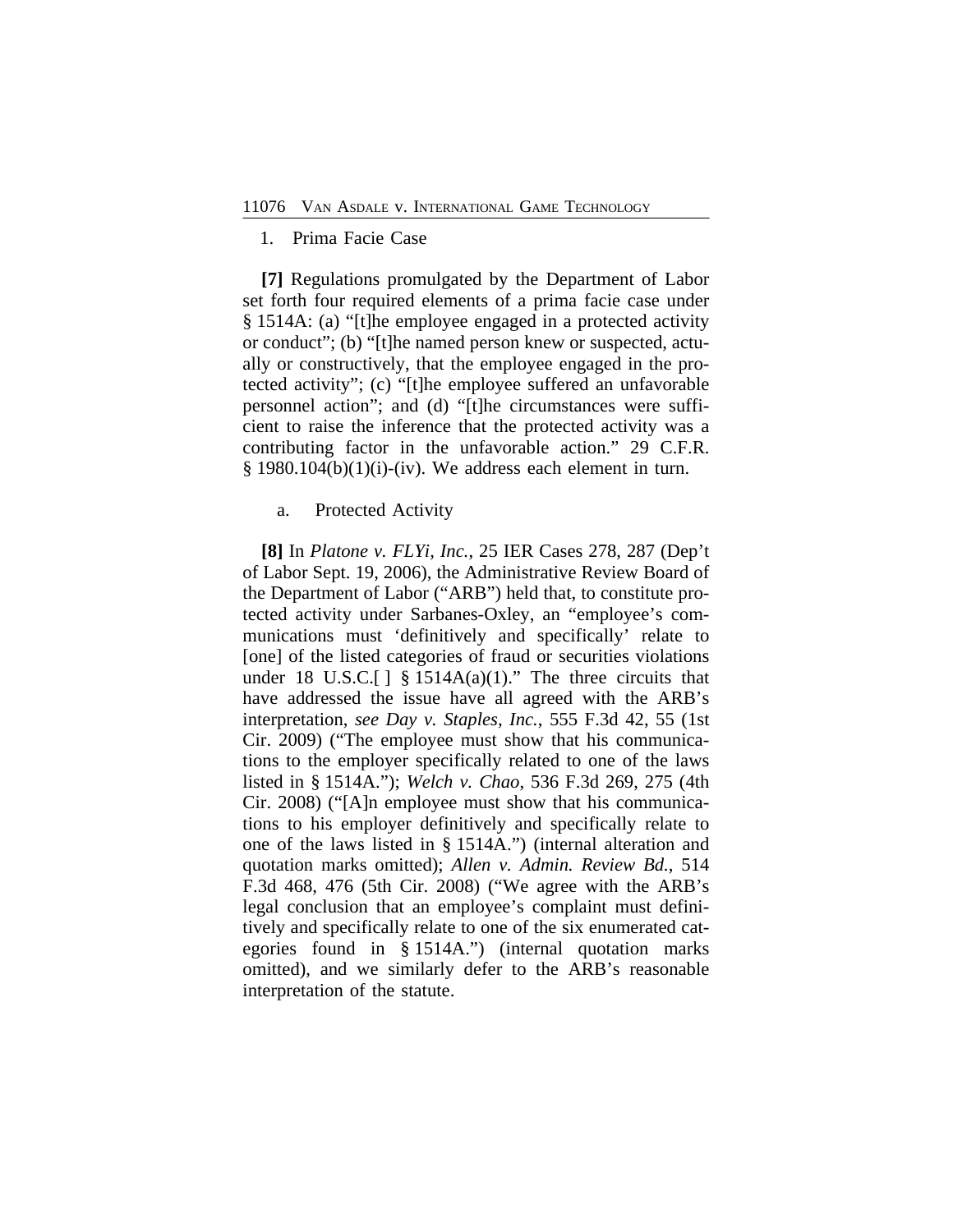**[9]** We agree with the district court that Shawn's conversations with Brown and Pennington satisfy this "definitively and specifically" standard. According to Brown's deposition testimony, Shawn told her that Hettinger and Mathews "knew more than they were saying," that they were aware of the Australian Flyer and had not disclosed it prior to the merger, and that "there's a possibility it could go to the top." Brown testified that it was her impression after the meeting that Shawn believed that IGT had been misled regarding Anchor's value prior to the merger.

With respect to Shawn's conversation with Pennington, Pennington testified that Shawn told him that documents received from Walkowski contained prior art that Anchor knew or should have known about prior to the merger but did not disclose. In his deposition testimony, Pennington indicated that his recollection was that Shawn merely intimated that the omission was a mistake but conceded that it was possible Shawn suggested at that meeting that the omission was intentional. Shawn, for his part, asserts that Pennington told him that he believed Matthews had intentionally concealed the Australian Flyer and that the merger never would have happened if the Flyer had been disclosed.

**[10]** To be sure, Brown testified that she did not believe Shawn used the words "fraud," "fraud on shareholders," or "stock fraud" and she could only say that Shawn "may have" used the term "Sarbanes-Oxley" or "SOX"; the record similarly contains no evidence that Shawn used any such language in his conversation with Pennington. However, as the Fourth Circuit has recognized, "[a]n employee need not cite a code section he believes was violated" to trigger the protections of § 1514A. *Welch*, 536 F.3d at 276 (internal quotation marks omitted). It is clear to us that, taking the facts in the light most favorable to the Van Asdales, Shawn's statements to both Brown and Pennington reported conduct that definitively and specifically related to shareholder fraud. That is all that § 1514A requires.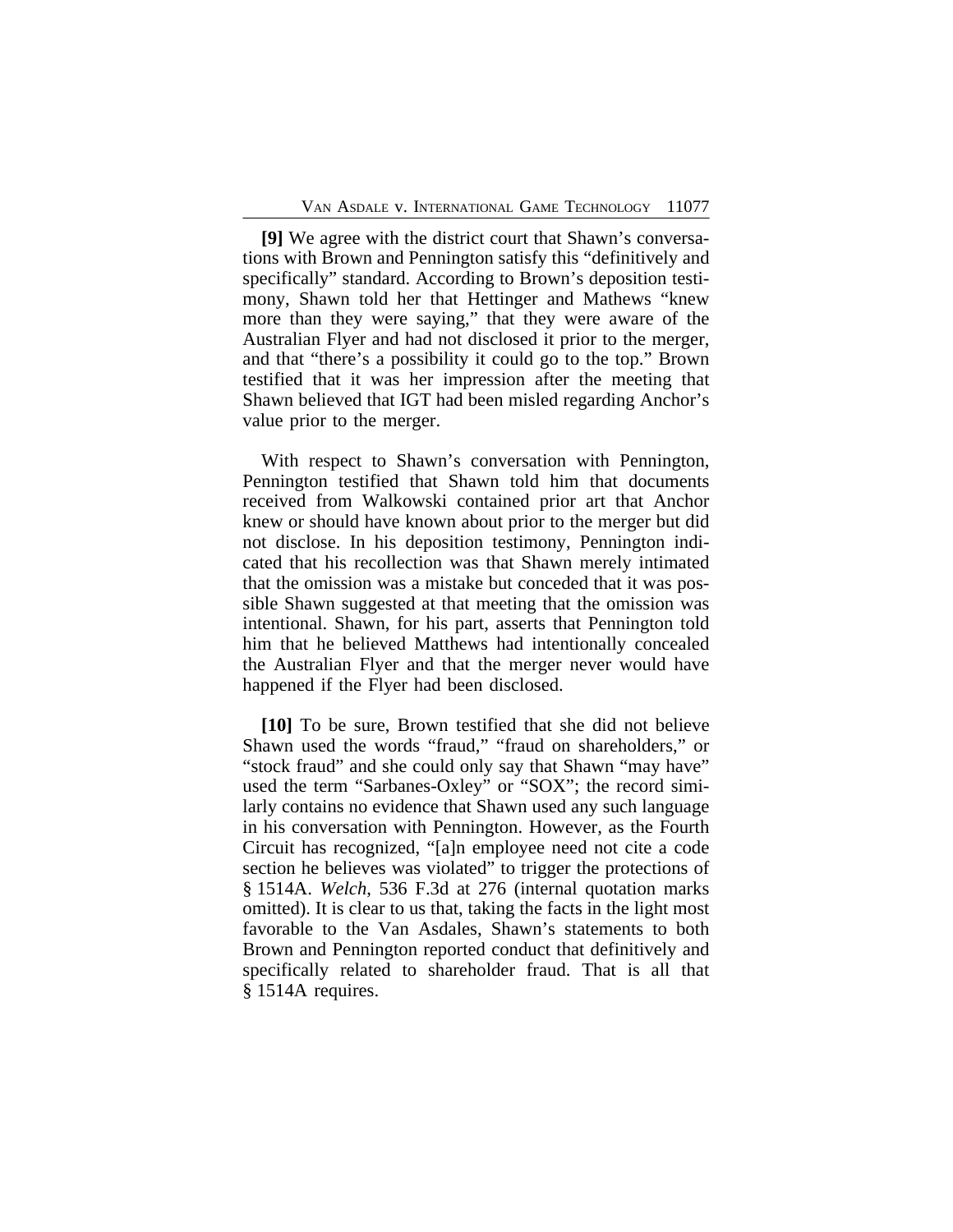The parties also dispute whether the Van Asdales similarly engaged in protected conduct during their November 24, 2003 meeting with Johnson. As noted above, IGT asserts that the meeting only involved discussions of a potential fraud on the Patent Office defense in pending litigation and the district court accepted this argument.

We agree with the district court that if IGT's characterization of the Van Asdales' meeting with Johnson is taken as true, the conversation did not involve activity protected under § 1514A. The Van Asdales' theory of shareholder fraud concerns the possibility that Anchor harmed IGT's shareholders by intentionally withholding information from IGT in late 2001. By contrast, the parties agree that any discussion of fraud on the Patent Office concerned a *defense* Bally might assert in future litigation, a defense that would be based upon IGT's admitted failure to disclose the same information to the Patent Office in 2003. This latter topic has nothing to do with shareholder fraud and is certainly not "definitively and specifically" related to it. However, this was not the uncontroverted evidence before the district court.

Johnson executed a sworn declaration stating that neither Shawn nor Lena made any suggestion to him regarding a potential fraud on the shareholders; however, this declaration directly contradicted Shawn's affidavit. Typically, of course, such a stark factual dispute must be decided by a fact finder and cannot be resolved on summary judgment. In this case, however, the district court disregarded the portion of Shawn's declaration in which he said that he raised concerns of shareholder fraud with Johnson, because the district court viewed this portion of the declaration as contradicting Shawn's deposition testimony.

"The general rule in the Ninth Circuit is that a party cannot create an issue of fact by an affidavit contradicting his prior deposition testimony." *Kennedy v. Allied Mut. Ins. Co.*, 952 F.2d 262, 266 (9th Cir. 1991). Every circuit has some form of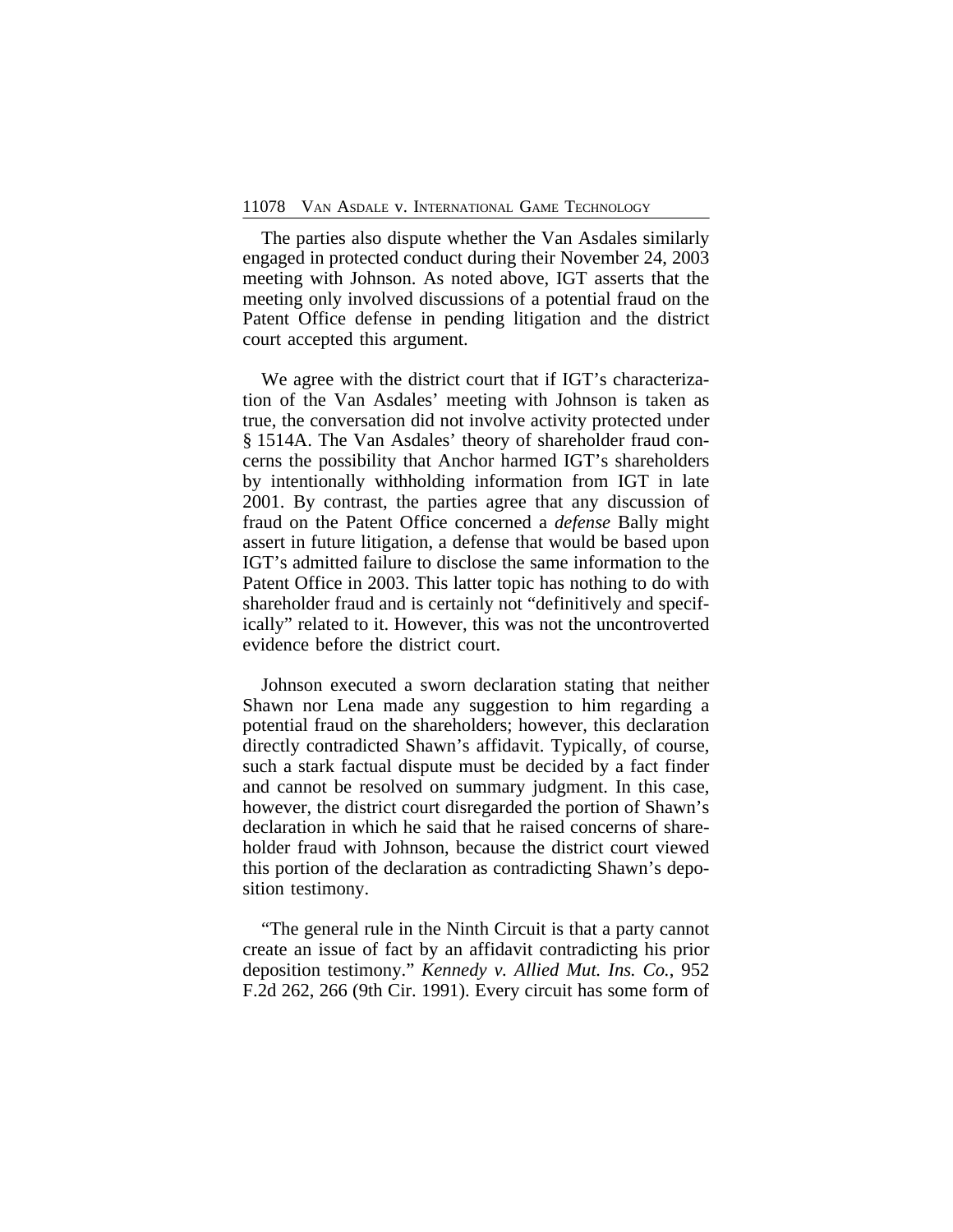"sham affidavit" rule similar to our own. *See Cleveland v. Policy Mgmt. Sys. Corp.*, 526 U.S. 795, 806-07 (1999) (collecting cases).

The Supreme Court has explained that "[s]ummary judgment procedure is properly regarded not as a disfavored procedural shortcut, but rather as an integral part of the Federal Rules as a whole, which are designed to secure the just, speedy and inexpensive determination of every action." *Celotex Corp. v. Catrett*, 477 U.S. 317, 327 (1986) (internal quotation marks omitted). Some form of the sham affidavit rule is necessary to maintain this principle. This is because, as we have explained, "if a party who has been examined at length on deposition could raise an issue of fact simply by submitting an affidavit contradicting his own prior testimony, this would greatly diminish the utility of summary judgment as a procedure for screening out sham issues of fact." *Kennedy*, 952 F.2d at 266 (quoting *Foster v. Arcata Assocs., Inc.*, 772 F.2d 1453, 1462 (9th Cir. 1985)).

At the same time, however, it must be recognized that the sham affidavit rule is in tension with the principle that a court's role in deciding a summary judgment motion is not to make credibility determinations or weigh conflicting evidence. Aggressive invocation of the rule also threatens to ensnare parties who may have simply been confused during their deposition testimony and may encourage gamesmanship by opposing attorneys. We have thus recognized that the sham affidavit rule "should be applied with caution." *Sch. Dist. No. 1J v. ACandS, Inc.*, 5 F.3d 1255, 1264 (9th Cir. 1993); *see also Nelson v. City of Davis*, \_\_\_ F.3d \_\_\_ (9th Cir. 2009).

More specifically, we have fashioned two important limitations on a district court's discretion to invoke the sham affidavit rule. First, we have made clear that the rule "does not automatically dispose of every case in which a contradictory affidavit is introduced to explain portions of earlier deposition testimony," *Kennedy*, 952 F.2d at 266-67; rather, "the district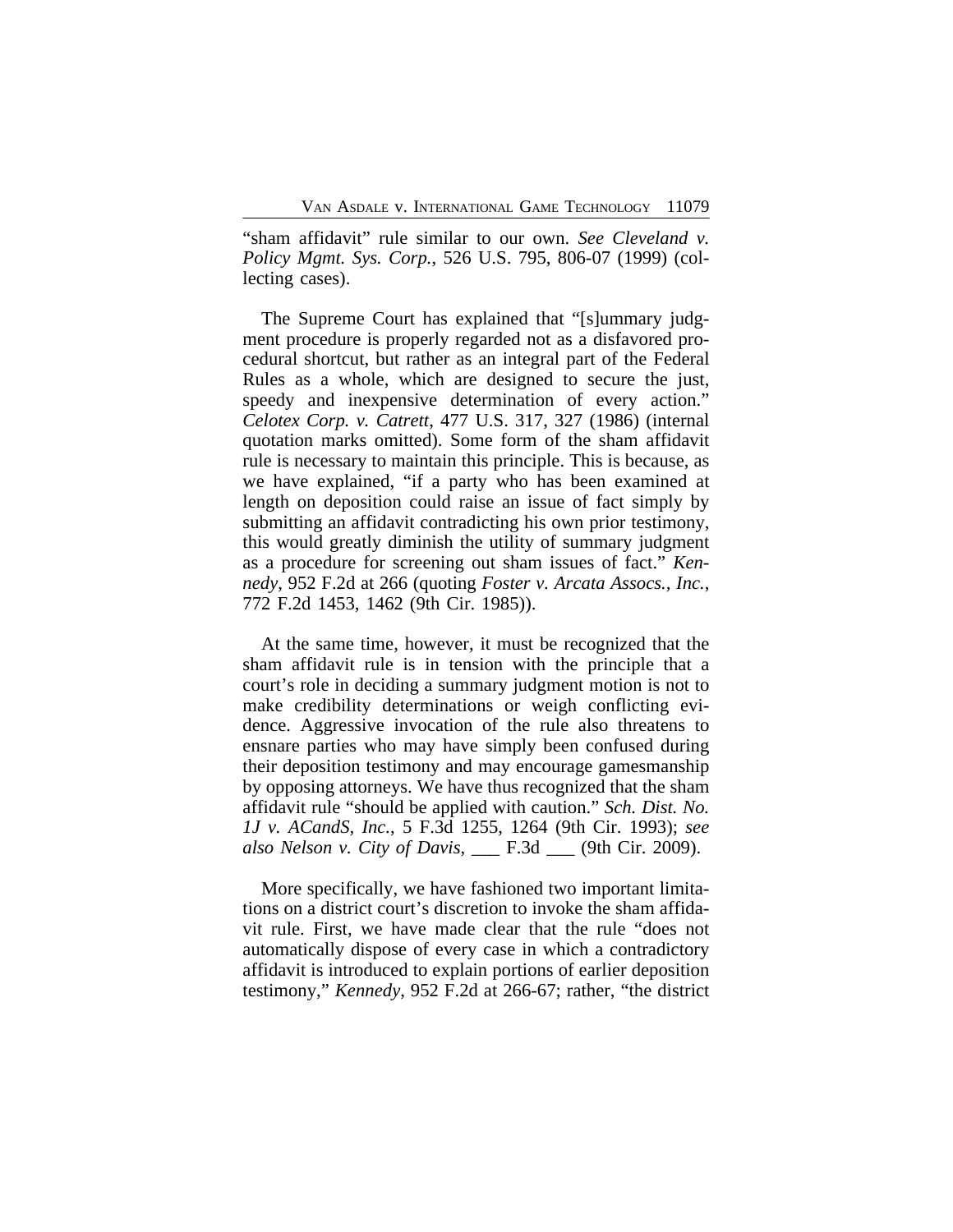court must make a factual determination that the contradiction was actually a 'sham.' " *Id.* at 267. Second, our cases have emphasized that the inconsistency between a party's deposition testimony and subsequent affidavit must be clear and unambiguous to justify striking the affidavit. Thus, "the nonmoving party is not precluded from elaborating upon, explaining or clarifying prior testimony elicited by opposing counsel on deposition [and] minor inconsistencies that result from an honest discrepancy, a mistake, or newly discovered evidence afford no basis for excluding an opposition affidavit." *Messick v. Horizon Indus.*, 62 F.3d 1227, 1231 (9th Cir. 1995).

**[11]** In the present case, neither of these two conditions are satisfied. As to the first, the district court simply asserted that, "[b]ecause [the relevant] portion of [Shawn's] declaration contradicts [his] deposition testimony it must be disregarded." 498 F. Supp. 2d at 1331. This statement is directly contrary to the rule set forth in *Kennedy* that the sham affidavit "rule does not automatically dispose of every case in which a contradictory affidavit is introduced to explain portions of earlier deposition testimony." 952 F.2d at 266-67. The district court did not make a specific factual finding that the affidavit was a sham as it was required to do prior to striking it.

**[12]** If this were the only defect in the district court's analysis of Shawn's affidavit, we would simply remand this case to allow the district court to make the necessary factual findings. *See, e.g.*, *id.* at 267 ("At the time the district court found Kennedy's later declaration to be an attempt to create a 'sham issue of fact,' we had not yet made clear that [the sham affidavit rule] does not apply to every instance when a later affidavit contradicts deposition testimony . . . . Accordingly we remand this case to the district court so that it may make that necessary determination."). We decline to do so, however, because we conclude that the minor conflicts between Shawn's earlier deposition testimony and subsequent declaration, if there are any, do not justify invocation of the sham affidavit rule.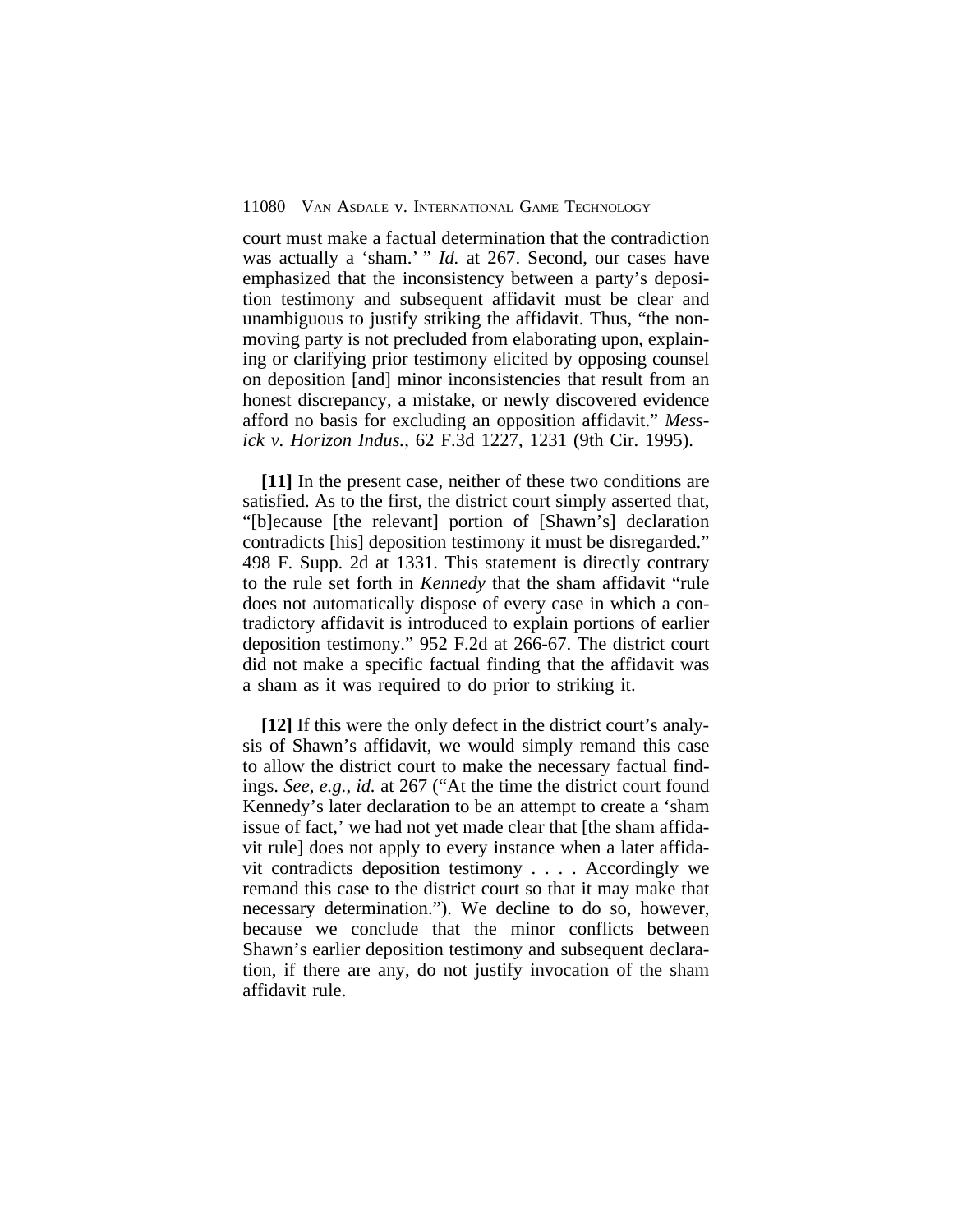**[13]** Contrary to the district court's determination, nothing in Shawn's declaration "flatly contradicts," *id.*, his earlier deposition testimony. Shawn's declaration clarifies that at the November 24, 2003 meeting with Johnson, he raised allegations of shareholder fraud *in addition to* a specific fraud on the Patent Office defense. This statement does not contradict his earlier deposition testimony. At the deposition, IGT's counsel began by asking Shawn about the content of any discussion regarding "deliberate nondisclosure of [the Australian Flyer and related] documents." Shawn claimed that he told Johnson "[t]hat it at least appears suspicious and there is a potential of fraud." In response to a subsequent question, Shawn made clear that he did not remember Johnson saying "anything in response to that statement." Only *after* IGT's counsel asked him if he recalled any "other statements" did Shawn begin discussing the need to investigate defenses Bally might assert in any future patent prosecution. Because of the line of questioning pursued by IGT's counsel, Shawn "provided only cursory testimony" regarding his initial statements to Johnson regarding fraud, *see SEC v. Phan*, 500 F.3d 895, 910 (9th Cir. 2007); his subsequent declaration was a legitimate attempt to "explain[ ] or clarify[ ] prior testimony elicited by opposing counsel on deposition." *Messick*, 62 F.3d at 1231.

A close examination of Shawn's deposition testimony offers at least three additional reasons why it is otherwise consistent with his subsequent declaration. First, at one point in Shawn's deposition testimony, Shawn stated that he and Johnson discussed Hettinger's claim that he had not previously seen the Australian Flyer. Although Hettinger's possible prior knowledge of the Australian Flyer might have some tangential relevance in a discussion about Bally's possible legal defenses in a patent prosecution, it would seem to be *precisely* the sort of subject one would expect to come up in a discussion about possible fraud in connection with the IGT-Anchor merger. Second, after IGT's counsel asked about the "deliberate nondisclosure of Trask-Britt documents," Shawn responded by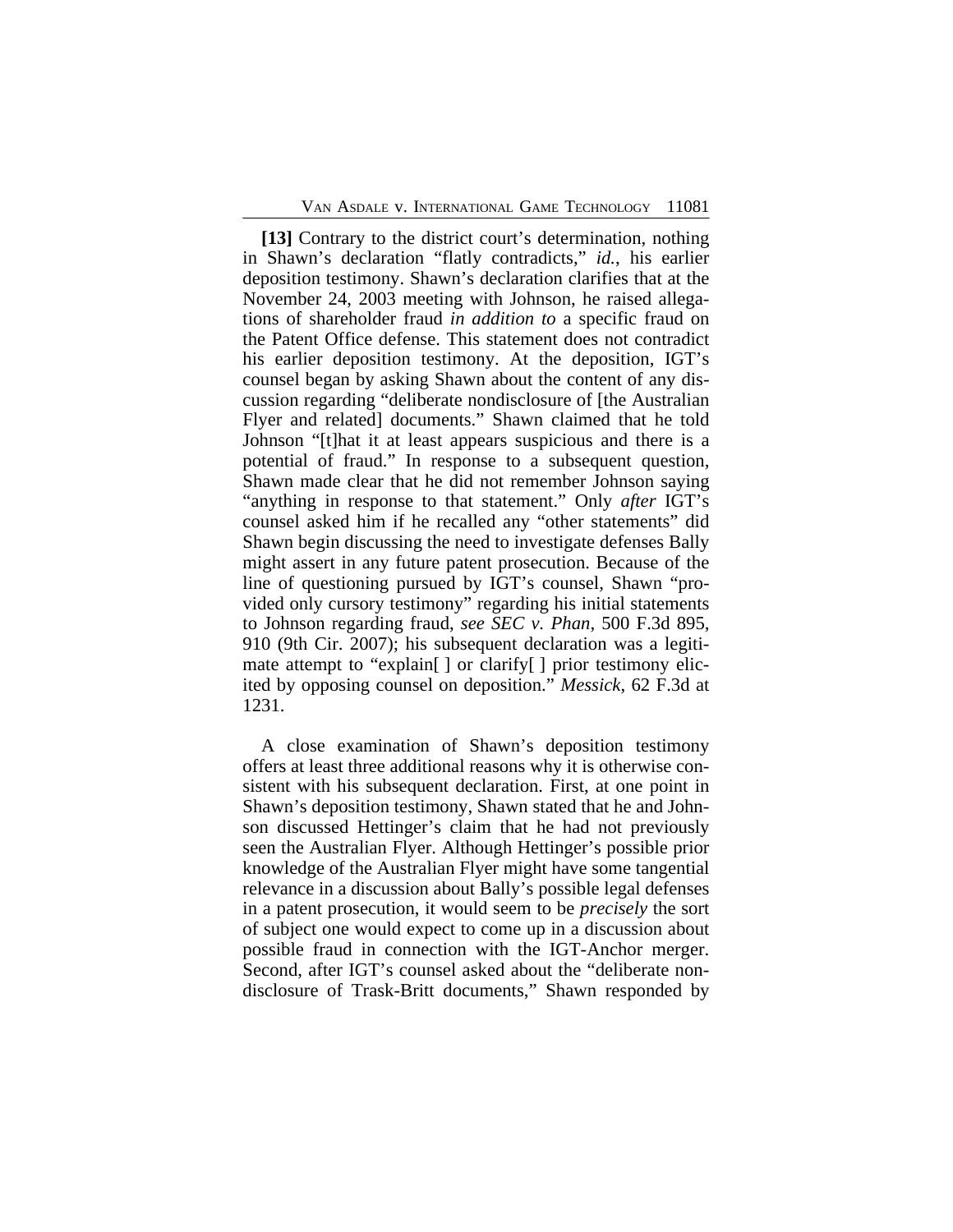stating that he told Johnson the nondisclosure "appear[ed] suspicious." Again, it seems strange that Shawn would take the drastic step of characterizing a co-employee's actions as "suspicious" if the discussion was merely aimed at analyzing possible legal defenses of a potential opposing party. Finally, the Van Asdales' interpretation is consistent with deposition testimony regarding Shawn's earlier conversations with Pennington and Brown, in which he appears to have clearly suggested that Matthews and Hettinger had wrongfully withheld the Flyer during the merger process.**<sup>3</sup>**

**[14]** The analysis above is not intended as an endorsement of the factual account provided in Shawn's declaration. A jury could find Shawn's account not credible and thus conclude that the meeting with Johnson did not qualify as protected activity under § 1514A. But it is not our place to make this determination. Shawn's declaration suffices to raise a genuine issue of material fact regarding the nature of the Van Asdales'

IGT also points to Shawn's statement that he did not "want to go out and just start saying that T.J. committed fraud on shareholders to the tune of 1.4 billion without having more to rely on." However, this deposition testimony concerned Shawn's statements at his August meeting with Pennington; moreover, the testimony surrounding this statement indicates that Shawn and Pennington were discussing the possibility that Matthews had unlawfully withheld the Flyer. The statement quoted by IGT thus appears to simply indicate that Shawn was concerned about raising such serious allegations prematurely; this is perfectly consistent with a claim that Shawn felt the issues should be raised in a private meeting with Johnson three months later.

**<sup>3</sup>** IGT also points to two occasions in which, according to them, "the Van Asdales candidly admit that they made conscious decision *not* to blow the whistle." The first example is Lena's deposition testimony that she raised no complaints about "shareholder fraud," or "Sarbanes-Oxley violations," and her rationalization that "obviously, if any of that occurred, we may have been accusing our boss at the time, who was T.J. Matthews." However, these comments concerned a much larger meeting with upper management, not the later meeting with Johnson. Moreover, in this testimony Lena was referring to everyone in attendance at the meeting, not herself personally.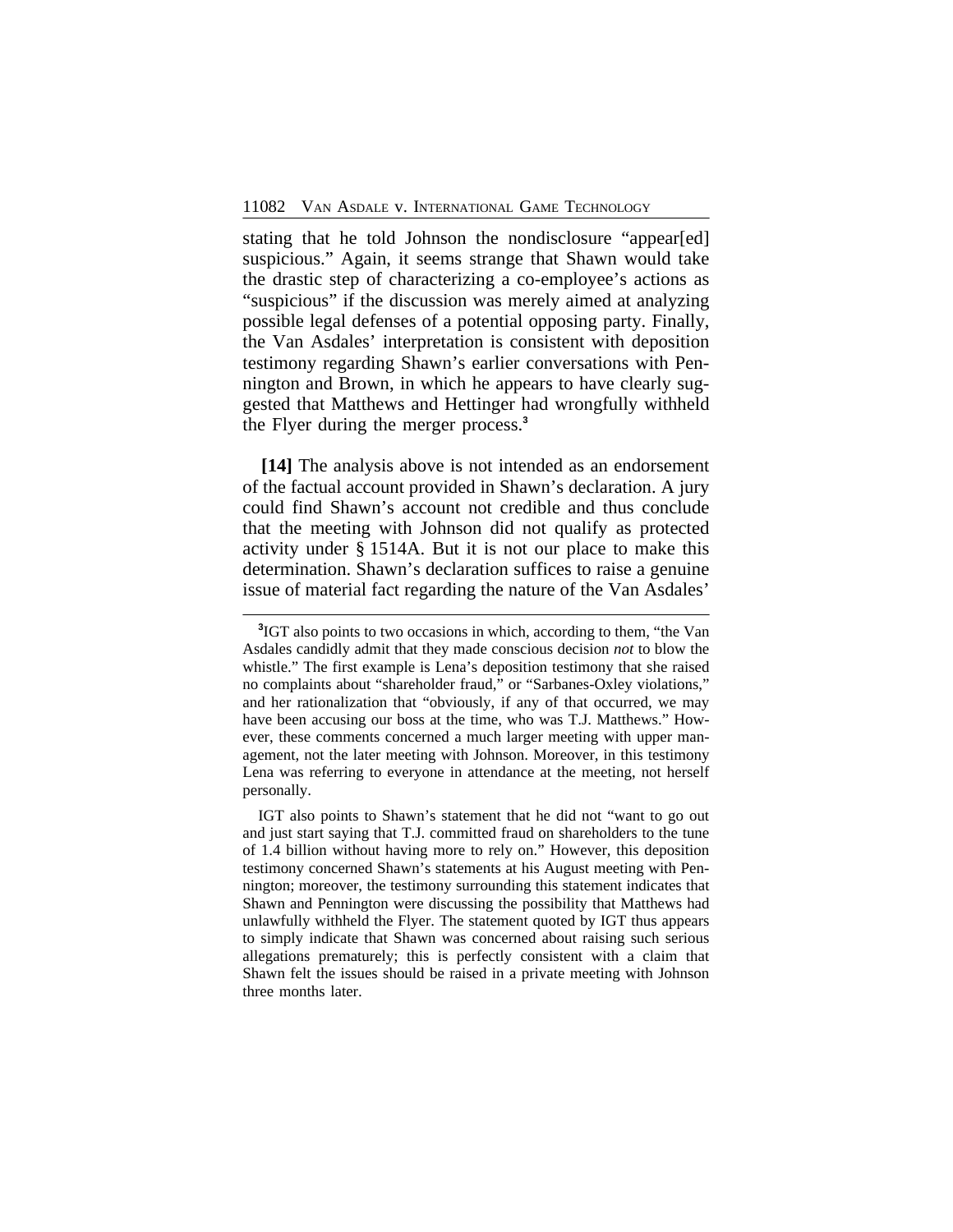disclosures to Johnson, and the district court should not have disregarded it. We thus conclude that, taking the facts in the light most favorable to the Van Asdales, their meeting with Johnson involved disclosures "definitively and specifically" related to shareholder fraud.

**[15]** This conclusion, as well as our analysis of Shawn's meetings with Brown and Pennington, do not settle the question of whether the statements constituted protected activity under § 1514A. As noted above, § 1514A prohibits discriminating against an employee for "provid[ing] information . . . regarding any conduct which the employee reasonably believes constitutes a violation of" a listed law. The plain language of this section, as well as the statute's legislative history and case law interpreting it, suggest that to trigger the protections of the Act, an employee must also have (1) a subjective belief that the conduct being reported violated a listed law, and (2) this belief must be objectively reasonable. *See Harp v. Charter Commc'ns, Inc.*, 558 F.3d 722, 723 (7th Cir. 2009); *Day*, 555 F.3d at 54; *Welch*, 536 F.3d at 275; *Allen*, 514 F.3d at 477 ("We agree that an employee's reasonable belief must be scrutinized under both a subjective and objective standard."); S. Rep. No. 107-146, at 19 (2002) ("[S]ubsection  $(a)(1) \ldots$  is intended to impose the normal reasonable person standard used and interpreted in a wide variety of legal contexts.").

**[16]** We first address whether the circumstances in which the Van Asdales found themselves permitted them to form an objectively reasonable belief that the apparent failure to disclose the Australian Flyer to IGT prior to the merger constituted shareholder fraud. We agree with the First Circuit that, "[t]o have an objectively reasonable belief there has been shareholder fraud, the complaining employee's theory of such fraud must at least approximate the basic elements of a claim of securities fraud." *Day*, 555 F.3d at 55. The Supreme Court has explained that a private action for securities fraud "resembles, but is not identical to, common-law tort actions for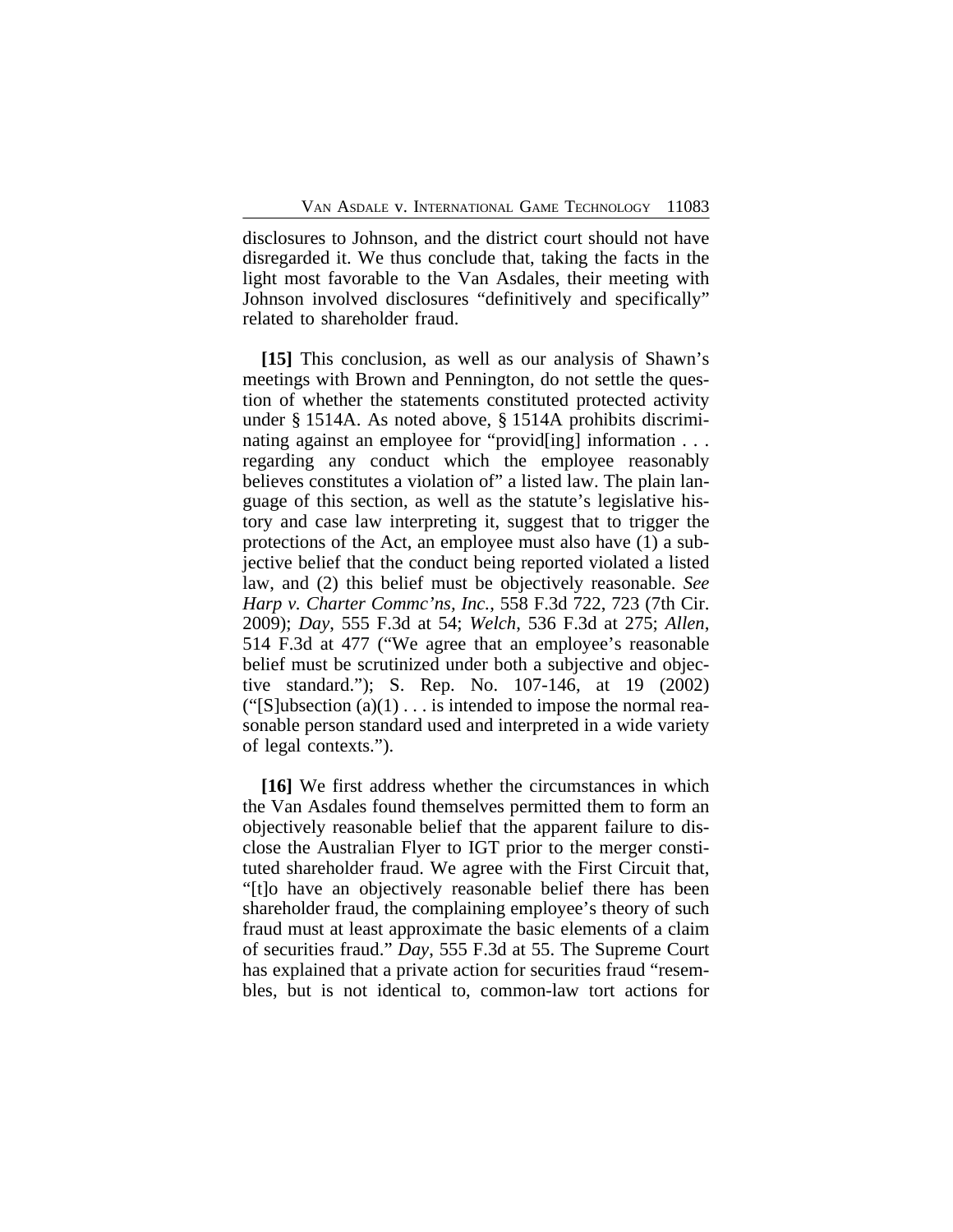deceit and misrepresentation," and that its elements include a material misrepresentation or omission, scienter, a connection with the purchase or sale of a security, reliance, economic loss, and loss causation. *Dura Pharms., Inc. v. Broudo*, 544 U.S. 336, 341-42 (2005). Similarly, we have held that, in order to prove securities fraud under Rule 10b-5, a plaintiff must demonstrate "(1) a material misrepresentation or omission of fact, (2) scienter, (3) a connection with the purchase or sale of a security, (4) transaction and loss causation, and (5) economic loss." *In re Daou Sys., Inc.*, 411 F.3d 1006, 1014 (9th Cir. 2005).

**[17]** We conclude that the Van Asdales' theory of fraud approximates a securities fraud claim. It seems clear that the wheel patent was an important asset that Anchor brought to the merger with IGT. Matthews stated in his declaration that the "Wheel Patents, and the machines that are covered by the patents, generate a substantial portion of IGT's total income." Johnson, for his part, testified that "the wheel patent is of such importance to IGT that it utterly eclipses the relative importance of any . . . other claimed accomplishments. It's [sic] wheel is the Crown Jewel of IGT's intellectual property portfolio." Moreover, Shawn testified that Pennington told him that the merger would not have occurred if IGT had been made aware of the Flyer. Given the potential importance of the Australian Flyer and related documents, the top management positions at IGT occupied by several former Anchor officials, and their alleged financial motives favoring nondisclosure, we hold that it was objectively reasonable for Shawn and Lena to suspect that the non-disclosure of the Flyer prior to the merger could have been deliberate.

**[18]** In reaching this conclusion, we wish to make absolutely clear that we are not suggesting that former Anchor officials *actually did* engage in wrongdoing prior to the merger with IGT. As IGT points out, there is no evidence that anyone at Anchor instructed the company's outside counsel not to disclose the Australian Flyer prior to the merger. It is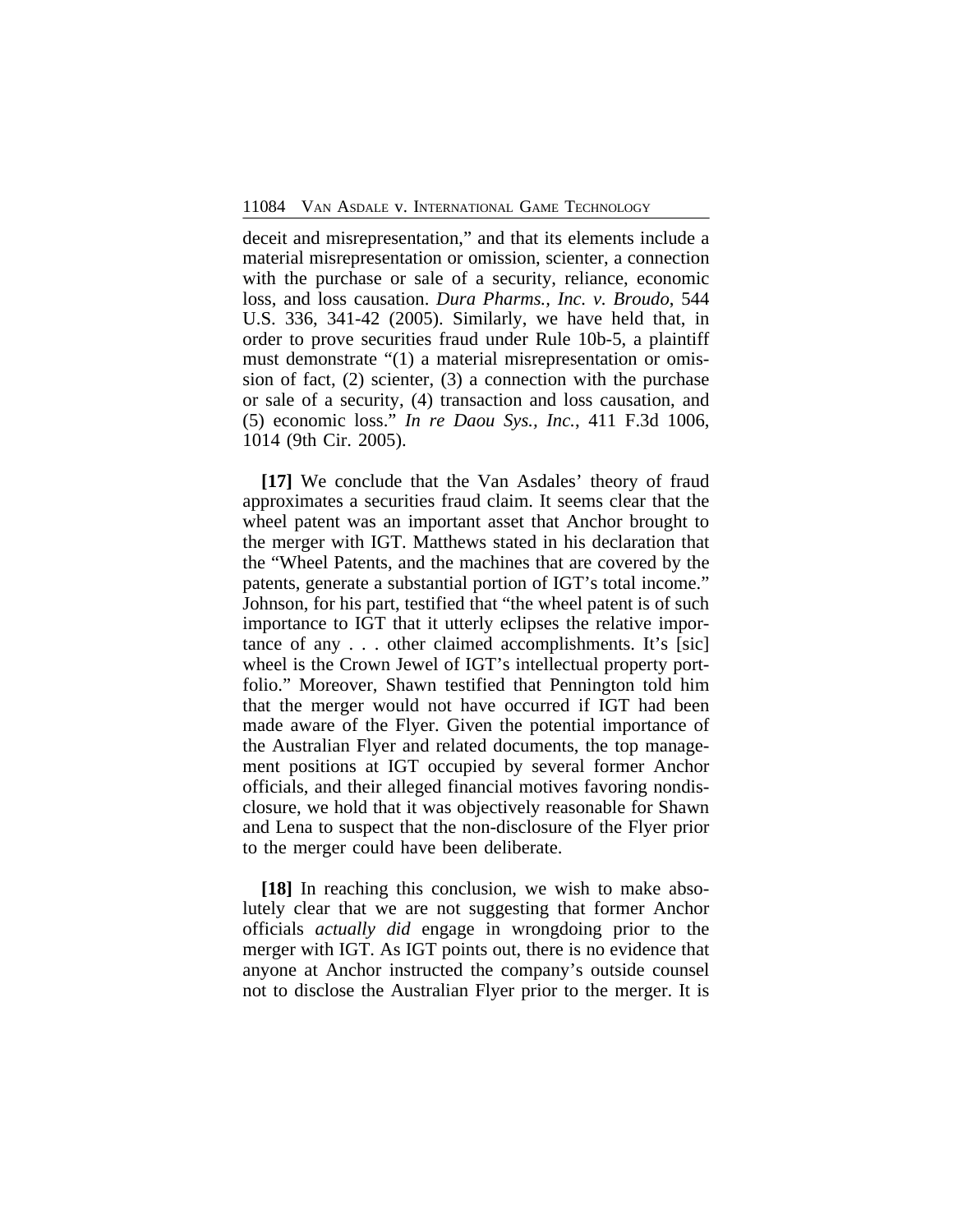also possible that the Australian Flyer and related documents were, in any event, not as important to the validity of the wheel patent as the Van Asdales claim, though IGT has not pressed this argument on appeal. It is not critical to the Van Asdales' claim that they prove that Anchor officials actually engaged in fraud in connection with the merger; rather, the Van Asdales only need show that they reasonably believed that there might have been fraud and were fired for even suggesting further inquiry. To encourage disclosure, Congress chose statutory language which ensures that "an employee's reasonable but mistaken belief that an employer engaged in conduct that constitutes a violation of one of the six enumerated categories is protected." *Allen*, 514 F.3d at 477. We think that the Van Asdales have met this minimal threshold requirement.

We also conclude that the Van Asdales had a subjective belief that the conduct that they were reporting violated a listed law. The legislative history of Sarbanes-Oxley makes clear that its protections were "intended to include all good faith and reasonable reporting of fraud, and [that] there should be no presumption that reporting is otherwise, absent specific evidence." 148 Cong. Rec. 57420 (daily ed. July 26, 2002) (statement of Sen. Leahy). In this case, there is no evidence that Shawn's various complaints were made in bad faith and IGT does not suggest otherwise.

By contrast, the district court held that no reasonable jury could find that Lena subjectively believed that shareholder fraud had occurred. The testimony on which the district court appeared to rely in support of this conclusion went as follows:

Q Prior to retaining [legal counsel], did you have any personal belief that a fraud had been perpetrated on the shareholders of IGT?

A I had a belief that something had happened in the due diligence with Anchor and IGT and that an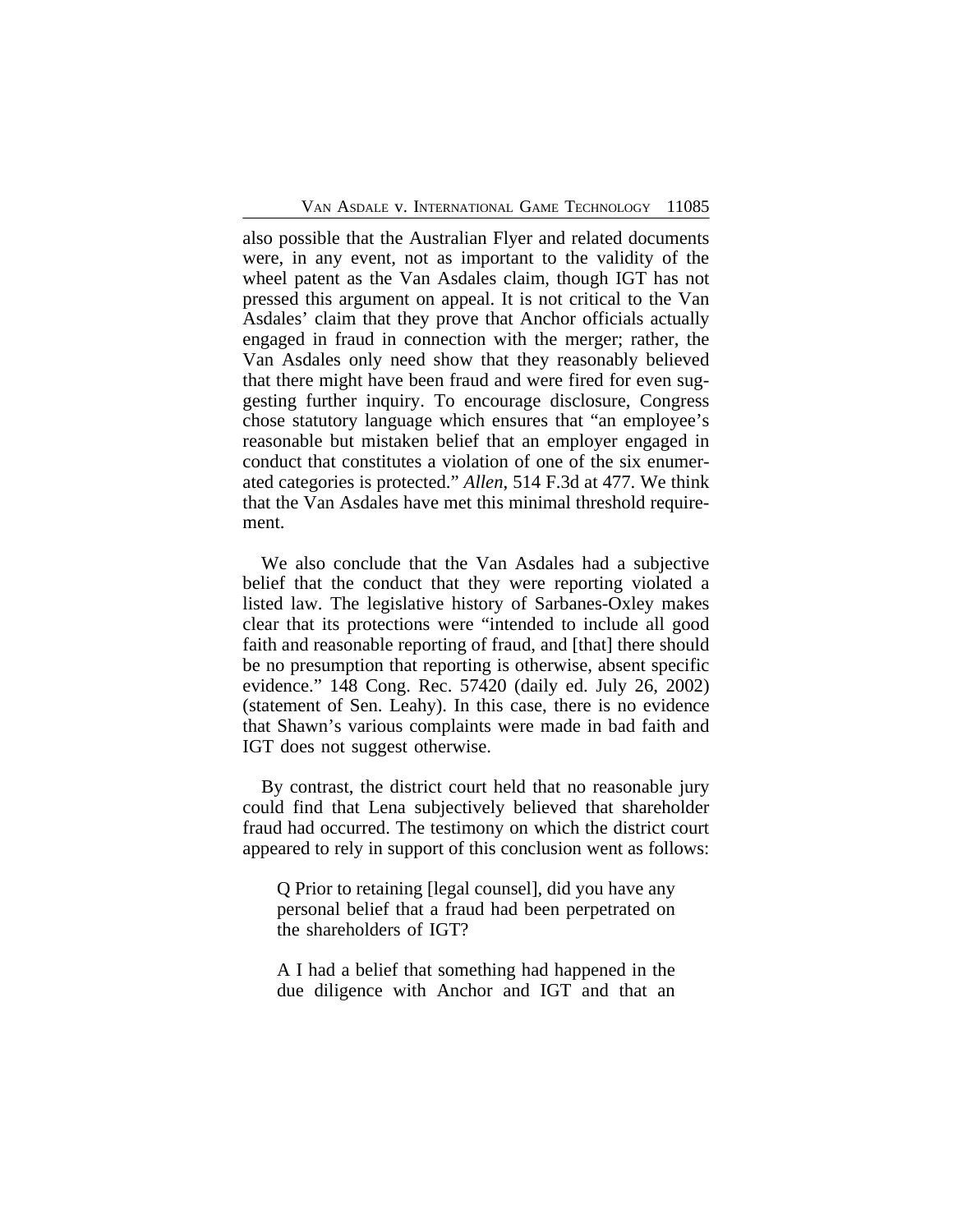investigation needed to be conducted to see if a fraud had occurred.

Q So you didn't have a specific belief that a fraud had occurred or not?

A I had a belief that an investigation needed to occur.

Q So you hadn't reached a conclusion one way or another as to fraud?

A No, because we were not allowed to do an investigation.

Q Okay. But you had a strong belief that an investigation needed to be done?

A Yes.

The district court's conclusion that this testimony precluded Lena from claiming protection under the Sarbanes-Oxley Act is contrary to the language of § 1514A. Although Lena acknowledged that she "hadn't reached a conclusion" as to whether fraud had occurred, the context of this statement was Lena's discussion of the need for an investigation. Moreover, in passing the Sarbanes-Oxley Act, Congress noted the existence of "a culture, supported by law, that discourage[s] employees from reporting fraudulent behavior not only to the proper authorities, such as the FBI and the SEC, but even internally." S. Rep. No. 107-146, at 5 (2002). Requiring an employee to essentially prove the existence of fraud before suggesting the need for an investigation would hardly be consistent with Congress's goal of encouraging disclosure.

**[19]** We thus conclude that, taking the facts in the light most favorable to the Van Asdales, as we must for the purposes of summary judgment, Shawn's communications with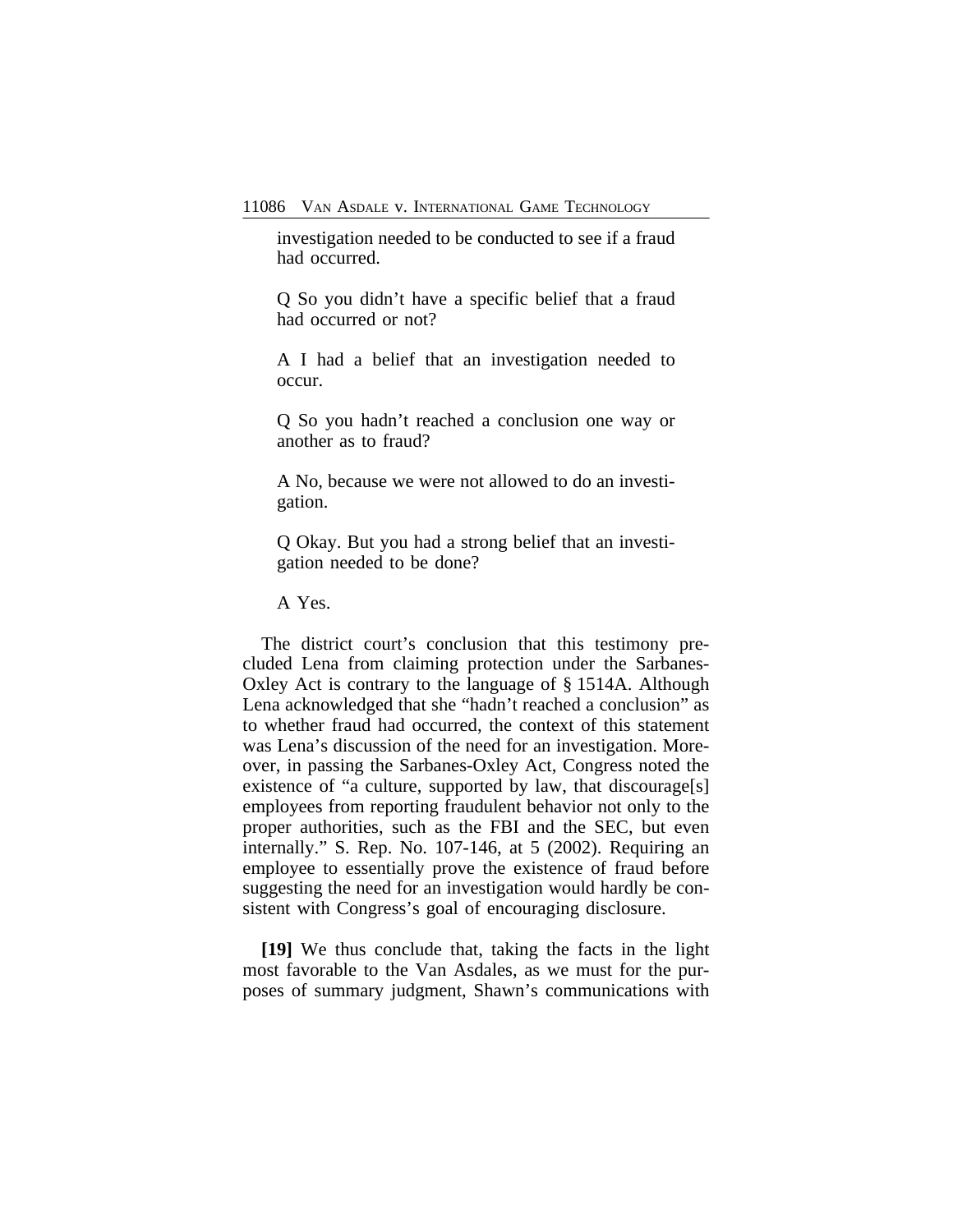Brown and Pennington, as well as the Van Asdales' meeting with Johnson, involved activities protected by § 1514A.

## b. Knowledge of Decision-Maker

To establish a prima facie case under § 1514A, the Van Asdales also must establish that "[t]he named person knew or suspected, actually or constructively, that the employee engaged in the protected activity." 29 C.F.R. § 1980.104(b)(1)(ii).**<sup>4</sup>** This language is hardly a model of clarity (for example, it is not at all clear to us how one can constructively suspect someone of engaging in protected activity) but under any interpretation this element is satisfied here. As we have stated above, taking the Van Asdales' deposition testimony and Shawn's sworn declaration as true, the Van Asdales engaged in protected activity during the November 24, 2003 meeting with Johnson, as well as with Brown, and Pennington. It is undisputed that these persons have "supervisory authority" over the Van Asdales. 18 U.S.C.  $§ 1514A(a)(1)(c).$ 

c. Unfavorable Personnel Action

IGT does not dispute that the Van Asdales satisfy this required element.

#### d. Contributing Factor

The final element of a prima facie case under § 1514A is that "[t]he circumstances were sufficient to raise the inference that the protected activity was a contributing factor in the unfavorable action." 29 C.F.R. § 1980.104(b)(1)(iv). As the district court correctly observed, the Van Asdales have not put forth any direct evidence that their protected activity was a

**<sup>4</sup>**Section 1980.101, in turn, defines "named person" as "the employer and/or the company or company representative named in the complaint who is alleged to have violated the Act." 29 C.F.R. § 1908.101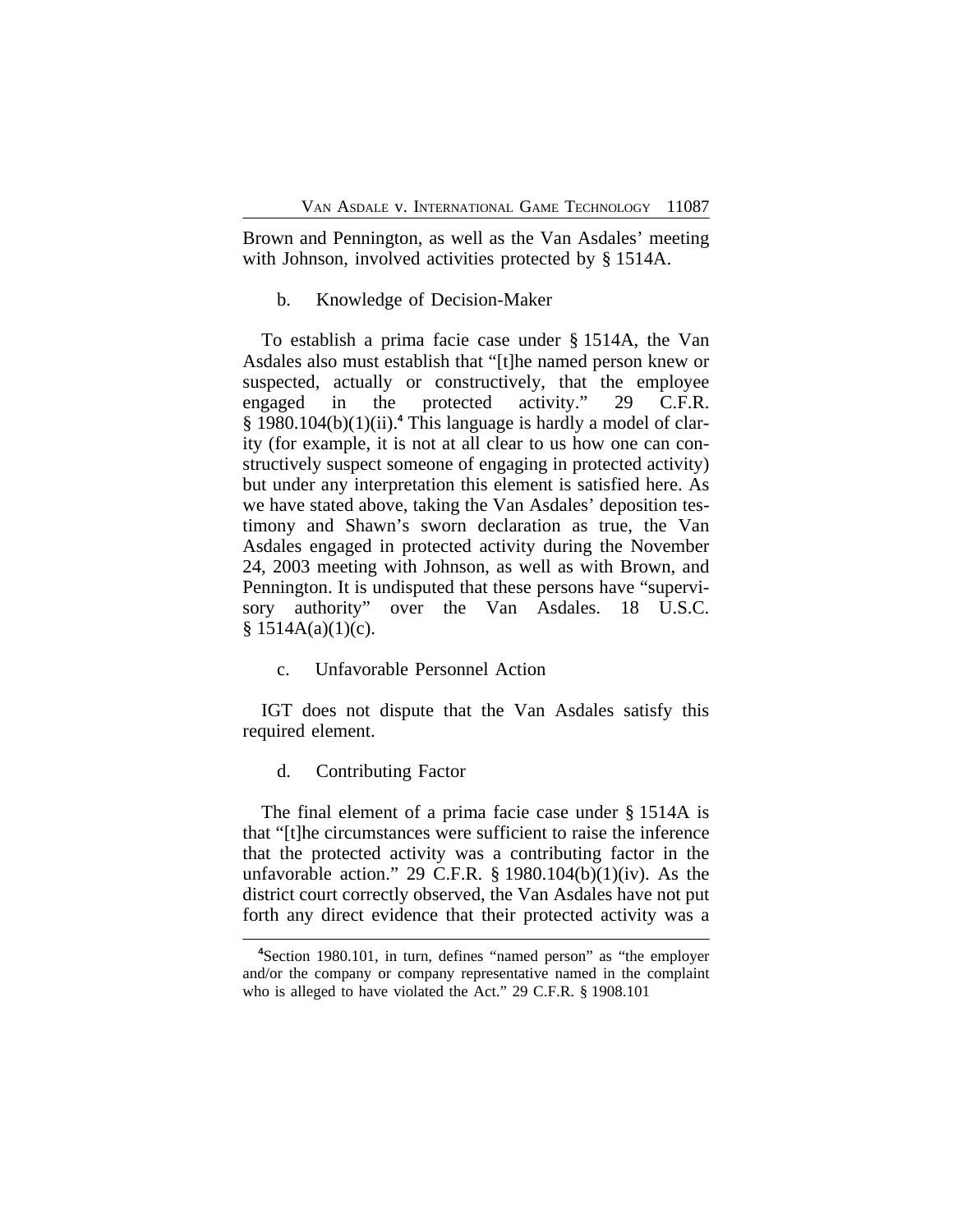contributing factor to their termination. The primary evidence on this issue is circumstantial: the proximity of the Van Asdales' terminations to the November 24, 2003 meeting with Johnson.

**[20]** We conclude that the Van Asdales have raised a genuine issue of material fact regarding whether their protected activity was a contributing factor to their terminations. We have previously held that "causation can be inferred from timing alone where an adverse employment action follows on the heels of protected activity." *Villiarimo v. Aloha Island Air, Inc.*, 281 F.3d 1054, 1065 (9th Cir. 2002). In *Yartzoff v. Thomas*, 809 F.2d 1371, 1376 (9th Cir. 1987), we held that causation could be inferred where the first adverse employment action took place less than three months after an employee's protected activity. We have since made clear that "a specified time period cannot be a mechanically applied criterion," and have cautioned against analyzing temporal proximity "without regard to its factual setting." *Coszalter v. City of Salem*, 320 F.3d 968, 977 (9th Cir. 2003).

In this case, Shawn was terminated approximately two and a half months after the November 24 meeting with Johnson, and Johnson acknowledged that he initially intended to terminate Shawn within three days of the meeting; Lena was fired several weeks after Shawn. Although we express no opinion on the merits of the Van Asdales' claims, we hold that a reasonable fact finder could find that the Van Asdales' alleged disclosures were a contributing factor in their terminations where, among other things, both Shawn and Lena were removed from their positions within weeks of their alleged protected conduct.

A closer examination of the "factual setting" of the Van Asdales' terminations also lends support to their theory of unlawful retaliation. Both Shawn and Lena were hired in January 2001; after observing Shawn's performance for eighteen months, he was promoted to a high-level position, and Lena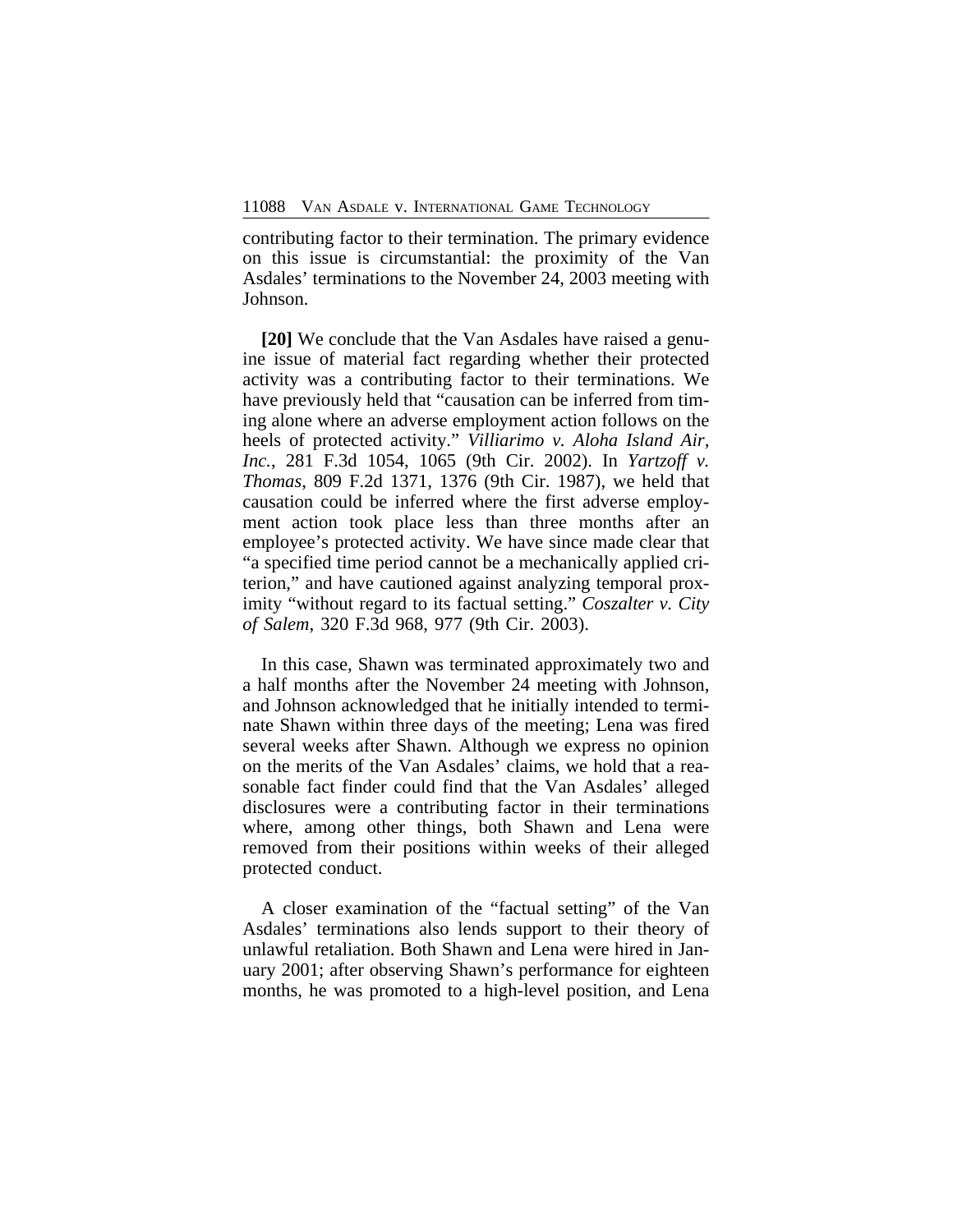was similarly promoted several months later. On November 10, 2003, Shawn received an exceptional performance review. Two weeks later, however, Shawn and Lena met with Johnson, where they allegedly accused high-level IGT executives who had previously worked at Anchor of intentionally withholding material information prior to the merger. Johnson had served as General Counsel for Anchor during the months prior to the merger and he had worked with Matthews and Hettinger; moreover, Matthews had also hired Johnson after taking over as CEO of IGT. A mere three days after this meeting, and only seventeen days after Shawn had received a positive performance review, Johnson had decided to terminate Shawn, a decision that was delayed only because Shawn subsequently became ill. Several weeks after that, Johnson terminated Lena as well.

For its part, IGT asserts that Shawn was terminated for poor job performance. Johnson testified that Matthews told him that Shawn's behavior and demeanor were causing difficulties among various departments. Johnson also claimed that conversations with several colleagues from other companies that worked with IGT raised similar concerns about Shawn's work and attitude. Matthews generally corroborated Johnson's assertions. This testimony, however, is in tension with other contemporaneous evidence of Shawn's strong performance at IGT, including his promotion to Director of Strategic Development and his strong evaluation from Brown just weeks prior to his termination.

To be sure, IGT's proffered reasons could be entirely legitimate; IGT appears to have been in a period of transition in late 2003 and Johnson was certainly not obligated to accept his predecessor's apparent belief that Shawn was performing his job well. However, given the close proximity of Shawn's termination to his alleged protected activity, his seemingly positive record at IGT, and the dearth of specific evidence in the record supporting Johnson's and Matthews's claims about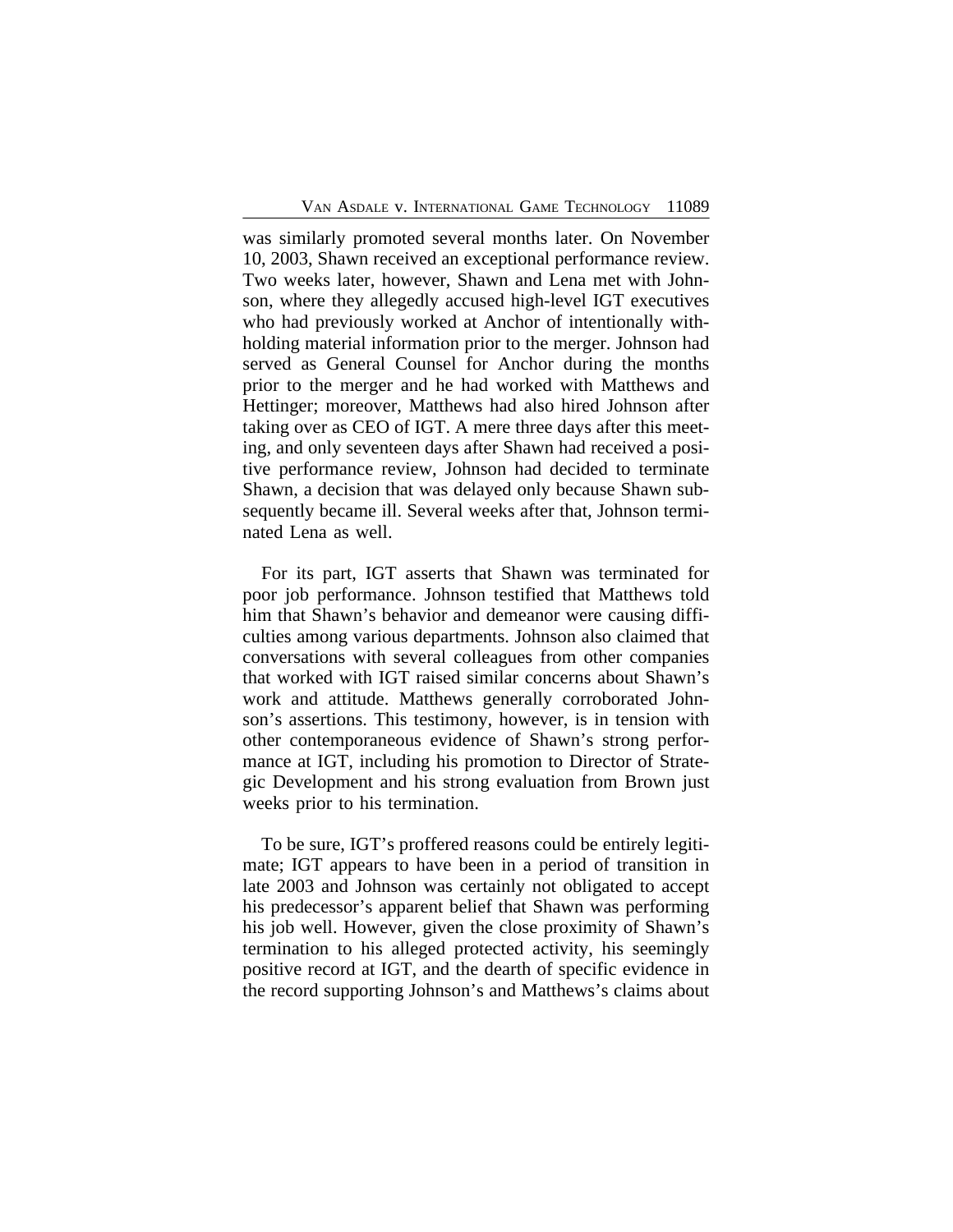his performance, a reasonable fact finder could find that Shawn's protected activity contributed to his termination.

Our analysis with respect to Lena's termination is similar. Like Shawn, Lena was promoted shortly after joining IGT in 2001, and the record is bereft of specific evidence that she was performing her job inadequately. In addition to claims that she had become "extremely difficult and extremely unfriendly," after Shawn's termination, IGT asserts that Lena was terminated because she twice requested access to sensitive information related to "Class 2" gaming, and IGT feared that she was attempting to obtain information that could benefit her husband. These attempts to access sensitive information may well have constituted serious breaches of protocol that were wholly beyond the scope of Lena's job duties. However, IGT simply declares in conclusory terms that Lena's conduct was improper, while Lena counters that she accessed this information in the normal course of her work. We are not in a position to resolve this dispute; on the current record, only a fact finder can. As with her husband's claim, a fact finder could reasonably determine that this asserted reason was simply a pretext for unlawful retaliation.

#### 2. Burden-Shifting Analysis

**[21]** Because we conclude that the Van Asdales have made out a prima facie showing of retaliatory termination in violation of § 1514A, IGT cannot obtain summary judgment unless it shows by clear and convincing evidence that it would have terminated the Van Asdales even absent any protected activity. 18 U.S.C. § 1514A(b)(2)(A); 49 U.S.C. § 42121(b)(2)(B). On appeal, IGT does not argue that it can satisfy this requirement. We thus hold that the district court erred in granting IGT summary judgment on the Van Asdales' Sarbanes-Oxley claim.

## C. *State-Law Claims*

**[22]** After granting summary judgment to IGT on the Van Asdales' sole federal claim, the district court exercised its dis-